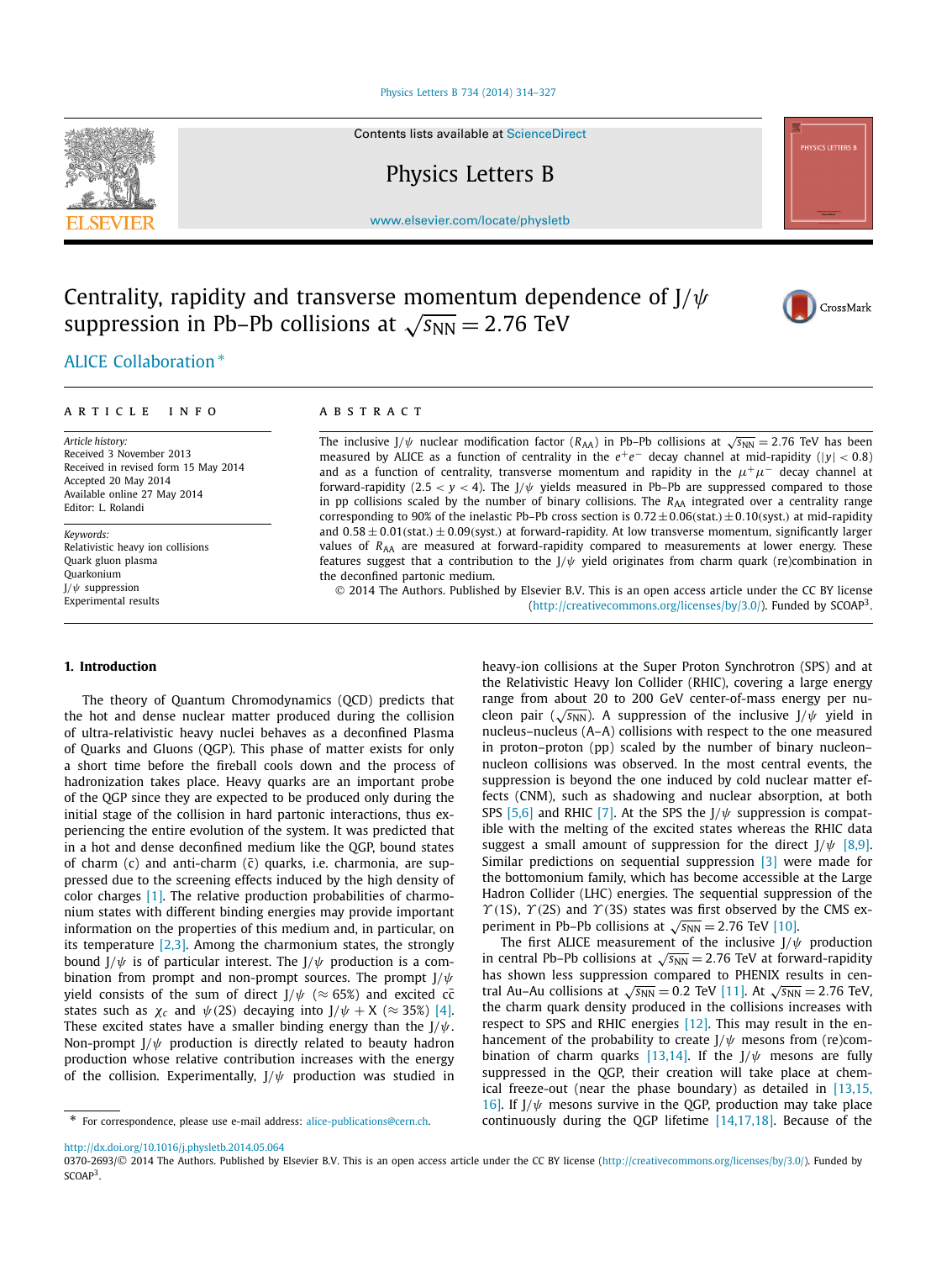<span id="page-1-0"></span>large increase of the cc cross-section towards LHC energy the (re)combination mechanism may become dominant there. According to statistical [\[13\]](#page-8-0) and partonic transport [\[17,18\]](#page-8-0) models, this contribution leads to an increase of the R<sub>AA</sub> at the LHC with respect to the one observed at RHIC. In particular, this scenario predicts an increase of the R<sub>AA</sub> from forward- to mid-rapidity, where the density of charm quarks is higher. Furthermore, in order to (re)combine, two charm quarks need to be close enough in phase space, so that low transverse momentum J*/ψ* production is expected to be favored. The transverse momentum and rapidity dependence of the  $J/\psi$  *R*<sub>AA</sub> are therefore crucial observables to sharpen the interpretation of the results, providing a deeper insight on the balance between J*/ψ* (re)combination and suppression.

In this Letter, we present results on the nuclear modification factor for inclusive  $J/\psi$  in Pb–Pb collisions at  $\sqrt{s_{NN}} = 2.76$  TeV as a function of collision centrality, transverse momentum and rapidity. Complementary to our results,  $J/\psi$  suppression at large transverse momentum in Pb–Pb collisions, was reported previously by AT-LAS [\[19\]](#page-8-0) and CMS [\[20\].](#page-8-0)

### **2. Experimental apparatus and data sample**

ALICE is a general purpose heavy-ion experiment. A detailed description of the experimental apparatus can be found in  $[21]$ . It consists of a central barrel covering the pseudo-rapidity interval  $|n| < 0.9$  and a muon spectrometer covering  $-4 < n < -2.5$ .<sup>1</sup> J/ $\psi$ production is measured in both rapidity ranges: at mid-rapidity in the dielectron decay channel and at forward-rapidity in the dimuon decay channel. In both cases the J*/ψ* transverse momentum  $(p_T)$  coverage extends down to zero.

At mid-rapidity, the detectors used for the J*/ψ* analysis are the Inner Tracking System (ITS) [\[22\]](#page-8-0) and the Time Projection Chamber (TPC) [\[23\].](#page-8-0) The ITS is composed of six concentric cylindrical layers of silicon detectors with radii ranging from 3.9 to 43 cm with respect to the beam axis. Its main purpose is to provide the reconstruction of the primary interaction vertex as well as secondary decay vertices of heavy flavored particles. In addition, the two innermost layers can provide an input at level zero (L0) to the trigger system. The TPC, with an active volume extending from 85 to 247 cm in the radial direction, is the main tracking detector of the central barrel and also provides particle identification via the measurement of the specific energy loss (d*E/*d*x*) in the detector gas.

At forward-rapidity, the  $J/\psi$  analysis is carried out using the muon spectrometer [\[24\].](#page-8-0) The spectrometer consists of a ten interaction length front absorber, filtering the muons in front of five tracking stations made of two planes of cathode pad chambers each. The third station is located inside a dipole magnet with a 3 Tm field integral. The spectrometer is completed by a Muon Trigger system (MTR) made of two stations, each equipped with two planes of resistive plate chambers. The trigger chambers are placed behind a 1.2 m thick iron wall to stop secondary hadrons escaping from the front absorber and low momentum muons coming mainly from  $\pi$  and K decays. Throughout its full length, a conical absorber made of tungsten, lead and steel protects the muon spectrometer against secondary particles generated by the interaction with the beam pipe of primary particles produced at large *η*.

Additional forward detectors, the VZERO [\[25\]](#page-8-0) and the Zero De-gree Calorimeters (ZDC) [\[26\],](#page-8-0) are used for triggering and event characterization. The VZERO detector is composed of two scintillator arrays, 32 channels each, placed on both sides of the Interaction Point (IP). It covers <sup>2</sup>*.*<sup>8</sup> ≤ *η* ≤ <sup>5</sup>*.*1 (VZERO-A) and −3*.*<sup>7</sup> ≤ *η* ≤ −1*.*<sup>7</sup> (VZERO-C). The ZDC are located at a distance of 114 m on both sides of the IP and can detect spectator neutrons and protons.

The results presented in this Letter are based on data collected during the 2010 and 2011 LHC Pb–Pb runs for the dielectron analysis and on data collected in the 2011 run for the dimuon one. Forward-rapidity results in the dimuon channel from the 2010 data set, based on an integrated luminosity about 25 times smaller than the 2011 data set, have been published previously in  $[11]$ . The minimum bias (MB) trigger for the 2011 data set is defined by the coincidence of signals in the two VZERO arrays synchronized with the passage of two crossing Pb bunches. In the 2010 data set, the MB trigger had an additional requirement on hits in the ITS. The two MB trigger definitions, however, lead to very similar trigger efficiencies, which are larger than 95% for inelastic Pb–Pb collisions. Electromagnetic interactions are rejected at the level one trigger (L1) by applying a cut on the minimum energy deposited by spectator neutrons in the ZDC. Beam induced background is further reduced at the offline level by applying timing cuts on the signals from the VZERO and ZDC detectors.

At mid-rapidity, the 2010 data sample used in the electron analysis consists of 15 million events collected with the MB trigger, corresponding to an integrated luminosity of 2.1  $\mu$ b<sup>-1</sup>. The 2011 event sample was enriched with central and semi-central Pb–Pb collisions by using thresholds on the VZERO multiplicity at the L0 trigger. The inspected integrated luminosity amounts to 25.6  $\mu$ b<sup>-1</sup>, out of which we analyzed 20 million central (0%–10% of the centrality distribution) and 20 million semi-central (10%–50%) events. The summed 2010 and 2011 datasets correspond to an integrated luminosity of  $\mathcal{L}_{int} = 27.7 \pm 0.4$ (stat.) $^{+2.2}_{-1.8}$ (syst.  $\sigma_{\text{Pb-Pb}}$ )  $\mu$ b<sup>-1</sup>. At forward-rapidity, the 2011 data sample is made of about 17 million *μμ*MB triggers. The *μμ*MB trigger is defined as the occurrence of the MB condition in coincidence with the detection in the MTR of two opposite-sign muons tracks. The MTR is capable of (i) delivering L0 trigger decisions at 40 MHz based on the detection of one or two muon trigger tracks, (ii) computing an approximate value of the transverse momentum of muon trigger tracks ( $p_{\text{T}}^{\text{trig}}$ ) and (iii) applying a threshold<sup>2</sup> on the  $p_{\text{T}}^{\text{trig}}$ . A 1 GeV/*c*<br>threshold, applied on both muons, was chosen to collect this data sample. A scaling factor  $F_{\text{norm}}$  is used to obtain the number of equivalent MB events from the number of *μμ*MB ones. It is defined as the ratio, in a MB data sample, of the number of MB events divided by the number of events fulfilling the *μμ*MB trigger condition. Its value, averaged over the entire data sample, is  $F_{\text{norm}} = 30.56 \pm 0.01$  (stat.)  $\pm 1.10$  (syst.). The integrated luminosity used in this analysis is therefore  $\mathcal{L}_{int} = N_{\mu\mu MB} \times F_{norm}/\sigma_{Pb-Pb}$  =  $68.8 ± 0.9$ (stat.) ± 2.5(syst.  $F_{\text{norm}}$ ) $^{+5.5}_{-4.5}$ (syst.  $\sigma_{\text{Pb-Pb}}$ )  $\mu$ b<sup>−1</sup> assuming an inelastic Pb–Pb cross-section  $\sigma_{\text{Pb-Pb}} = 7.7 \pm 0.1^{+0.6}_{-0.5}$  b [\[26\].](#page-8-0)

The centrality determination is based on a fit to the VZERO amplitude distribution as described in [\[27\].](#page-8-0) The fit, based on the Glauber model, allows for the extraction of collision-related variables such as the average of number of participant nucleons *N*part and the average of the nuclear overlap function  $\langle T_{AA} \rangle$  per centrality class. Numerical values are given in [Table 1.](#page-2-0) Both the electron and muon analyses were carried out on an event sample corresponding to the most central 90% of the inelastic Pb–Pb crosssection. In this centrality range the efficiency of the MB trigger is 100% and the contamination from electromagnetic processes is negligible.

<sup>&</sup>lt;sup>1</sup> In the ALICE reference frame, the muon spectrometer covers a negative  $\eta$  range and consequently a negative *y* range. We have chosen to present our results with a positive *y* notation.

<sup>&</sup>lt;sup>2</sup> The threshold is defined as  $p_T^{\text{trig}}$  for which the trigger probability is 50% and does not lead to a sharp cut in  $p_T$ .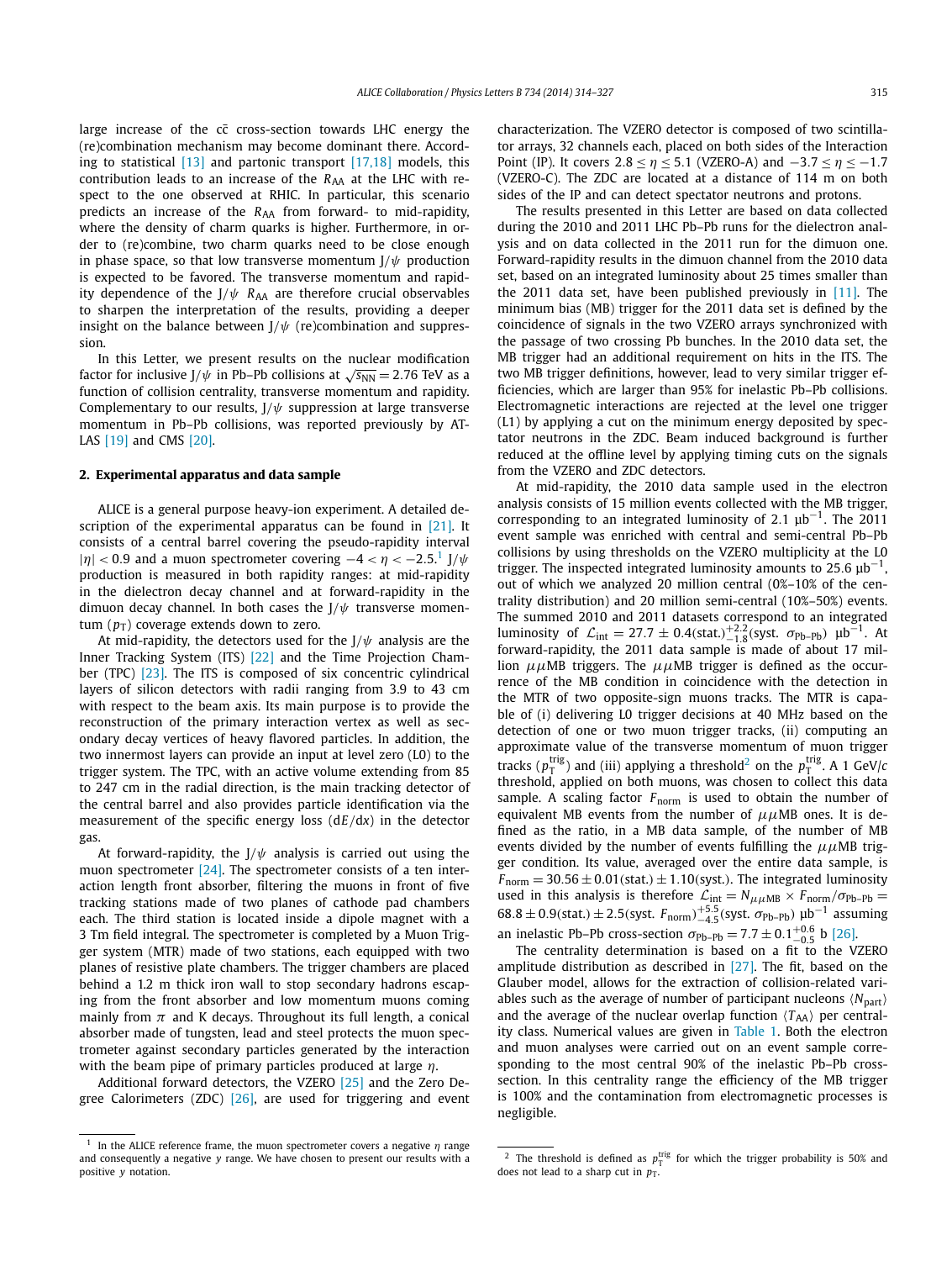#### <span id="page-2-0"></span>**Table 1**

The average of number of participating nucleons  $\langle N_{\text{part}} \rangle$  and the average value of the nuclear overlap function  $\langle T_{AA} \rangle$  with their associated systematic uncertainty for the centrality classes, expressed in percentages of the nuclear cross-section [\[27\],](#page-8-0) used in these analyses.

| Centrality   | $\langle N_{\rm part} \rangle$ | $\langle T_{AA} \rangle$ (mb <sup>-1</sup> ) |
|--------------|--------------------------------|----------------------------------------------|
| $0\% - 10\%$ | $356.0 + 3.6$                  | $23.44 + 0.76$                               |
| 10%-20%      | $260.1 + 3.8$                  | $14.39 \pm 0.45$                             |
| 20%-30%      | $185.8 + 3.3$                  | $8.70 + 0.27$                                |
| 30%-40%      | $128.5 + 2.9$                  | $5.00 + 0.18$                                |
| 40%-50%      | $84.7 + 2.4$                   | $2.68 + 0.12$                                |
| 50%-60%      | $52.4 + 1.6$                   | $1.317 + 0.071$                              |
| 60%-70%      | $29.77 + 0.98$                 | $0.591 + 0.036$                              |
| 70%-80%      | $15.27 + 0.55$                 | $0.243 + 0.016$                              |
| 80%-90%      | $7.49 + 0.22$                  | $0.0983 + 0.0076$                            |
| $0\% - 20\%$ | $308.1 + 3.7$                  | $18.91 + 0.61$                               |
| 10%-40%      | $191.5 + 3.3$                  | $9.36 + 0.30$                                |
| 40%-90%      | $37.9 + 1.2$                   | $0.985 + 0.051$                              |
| $0\% - 90\%$ | $124.4 + 2.2$                  | $6.27 + 0.21$                                |
|              |                                |                                              |

#### **3. Data analysis**

J*/ψ* candidates are formed by combining pairs of opposite-sign (OS) electron and muon tracks reconstructed in the central barrel and in the muon spectrometer, respectively.

Electron candidates are selected by cutting on the quality of tracks reconstructed in the ITS and the TPC. The selection criteria are very similar to those used in the previous analysis of pp collisions at  $\sqrt{s}$  = 7 TeV [\[24\]](#page-8-0) using a tighter selection on electron identification. A hit in one of the two innermost layers of the ITS is required. This rejects a large fraction of background resulting from photon conversions in the detector material. The tracks are required to have at least 70 out of a maximum of 159 clusters in the TPC and to pass a quality cut based on the  $\chi^2$  of the TPC track fit divided by the number of clusters attached to the track. Electron identification is done using the TPC, requiring the d*E/*d*x* signal to be compatible with the electron expectation within a band of *(*−2*.*0;+3*.*0*)σ* or *(*−1*.*5;+3*.*0*)σ* for the <sup>2010</sup> or <sup>2011</sup> data, respectively, where *σ* denotes the resolution of the d*E/*d*x* measurement. Due to a lower d*E/*d*x* resolution for the 2011 data, for  $|\eta| < 0.5$  a more restrictive electron selection,  $(-0.9; +3.0)\sigma$ , is applied. The electron/hadron separation is further improved by rejecting tracks which are compatible with the pion expectation within 3*.*5*σ* and with the proton expectation within 3*.*5*σ* or 4*.*0*σ* in 2010 or 2011 data, respectively. Since the electrons from a J*/ψ* decay have a momentum of 1.5 GeV/*c* in the mother particle rest frame, a cut of  $p<sub>T</sub> > 0.85$  GeV/*c* on the candidate tracks is applied to reject the combinatorial background from low momentum electrons. Finally, to ensure good tracking and particle identification in the TPC, only candidates within  $|\eta|$  < 0.8 are selected.

Muon tracks are reconstructed in the muon spectrometer as detailed in [\[24\]](#page-8-0) for pp collisions. This procedure remains basically unchanged for Pb–Pb collisions. However, to cope with the large background in central events, some selection criteria were tightened compared to the pp analysis. The search area for finding clusters associated to tracks is reduced by a factor of nine, both muon candidates have to match a track segment in the trigger chambers and the track pseudo-rapidity has to be in the range −<sup>4</sup> *< η <* −2*.*5. <sup>A</sup> further cut on the track transverse coordinate at the end of the front absorber ( $R_{\text{abs}}$ ) is applied (17.6  $\leq R_{\text{abs}} \leq$ 89*.*5 cm) to ensure that muons emitted at small angles, i.e. those that have crossed a significant fraction of the thick beam shield, are rejected. Finally, to remove events very close to the edge of the spectrometer acceptance, only muon pairs in the rapidity range  $2.5 < v < 4$  are accepted.

In the  $e^+e^-$  decay channel, the J/ $\psi$  yields are extracted by counting the number of entries in the invariant mass range 2*.*92 *<* m*e*+*e*<sup>−</sup> *<* 3*.*16 GeV*/c*<sup>2</sup> after subtracting the combinatorial background. Due to the radiative decay channel and the energy loss of the electrons in the detector material via bremsstrahlung, only  $\approx$  68% of the J/ $\psi$  are reconstructed with the mass in the counting mass interval. The background shape is obtained using the mixedevent (ME) technique. Uncorrelated lepton pairs are created from different Pb–Pb events that have similar global properties such as centrality, primary vertex position and event plane angle. The background shape from ME is scaled to match the same-event (SE) invariant mass distribution in the ranges  $1.5 < m_{e^+e^-} < 2.5$  GeV/ $c^2$ and  $3.2 < m_{e^+e^-} < 4.2$  GeV/ $c^2$ . These mass ranges were chosen such that they are close to the signal region and have equal number of bins on each side of the signal region. The lower  $(1.5 \text{ GeV}/c^2)$  and upper  $(2.5 \text{ GeV}/c^2)$  limits of the first mass range are chosen in order to avoid sensitivity to correlated low-mass dielectron pairs and J*/ψ* bremsstrahlung tail, respectively. The second mass range is limited by the upper limit of the signal region (3.2 GeV/ $c^2$ ) and extends to 4.2 GeV/ $c^2$  to match in size the first mass interval. Here the influence of the *ψ(*2S*)* on the background matching procedure is neglected since the  $\psi$ (2S) dilepton yields are expected to be roughly 60 times smaller than J*/ψ* yields (estimation based on LHCb measurements of J*/ψ* [\[28\]](#page-8-0) and *ψ(*2S*)* [\[29\]](#page-8-0) cross-sections in pp collisions at 7 TeV). A good matching between the SE and ME distributions is observed over a broad mass range outside the  $J/\psi$  mass region, as visible in the top panels of [Fig. 1.](#page-3-0) This is a clear sign that the contribution of correlated pairs to the OS mass spectrum is small with respect to the uncorrelated background or has a similar shape. The bottom panels of [Fig. 1](#page-3-0) show the background-subtracted invariant mass spectra compared to the J*/ψ* signal shape from a Monte-Carlo (MC) simulation. The bremsstrahlung tail from the electron energy loss in the detector material and the  $J/\psi$  radiative decay channel  $(J/\psi \rightarrow e^+e^-\gamma)$  is well described in the MC. As shown in [Fig. 1,](#page-3-0) it is possible to study the  $J/\psi$  production in three centrality intervals (0%–10%, 10%–40%, 40%–90%), with a signal-to-background ratio (S/B), evaluated in the range  $2.92 < m_{e^+e^-}$  < 3.16 GeV/ $c^2$ , increasing from 0.02 to 0.25 from central to peripheral collisions.

In the  $\mu^+\mu^-$  decay channel, the J/ $\psi$  raw yield is extracted in each centrality and kinematic interval by using two different methods. In the first approach, the OS dimuon invariant mass distribution is fitted with the sum of an extended Crystal Ball (CB2) function to describe the signal, and a Variable Width Gaussian (VWG) function for the background. The CB2 function extends the standard Crystal Ball (Gaussian plus power-law tail at low masses [\[30\]\)](#page-8-0) by an additional power-law tail at high masses with parameters independent of the low mass ones. The VWG function is a Gaussian function with a fourth parameter to allow linear variation of the width with the invariant mass of the dimuon pair. The J*/ψ* signal is clearly visible in all centrality,  $p<sub>T</sub>$  or *y* intervals even before any background subtraction, as can be observed in the top panels of [Fig. 2,](#page-3-0) where examples of invariant mass spectra fits in selected  $p_T$  intervals are shown. The signal-to-background ratio, evaluated within 3 standard deviations with respect to the  $J/\psi$  pole mass, varies from 0.16 at low  $p_T$  up to 1.2 at high  $p_T$ . The corresponding values in centrality and *y* intervals are in the range 0.16–6.5 from central to peripheral collisions and 0.19–0.59 from low to high rapidity. In all cases, the significance is larger than 10. In the second approach, the combinatorial background was subtracted using an event-mixing technique. The background shape obtained from ME was normalized to the data through a combination of the measured like-sign muon pairs from SE. [Fig. 2](#page-3-0) (bottom panels) shows the resulting mass distribution fitted with the sum of a CB2 and an exponential which accounts for resid-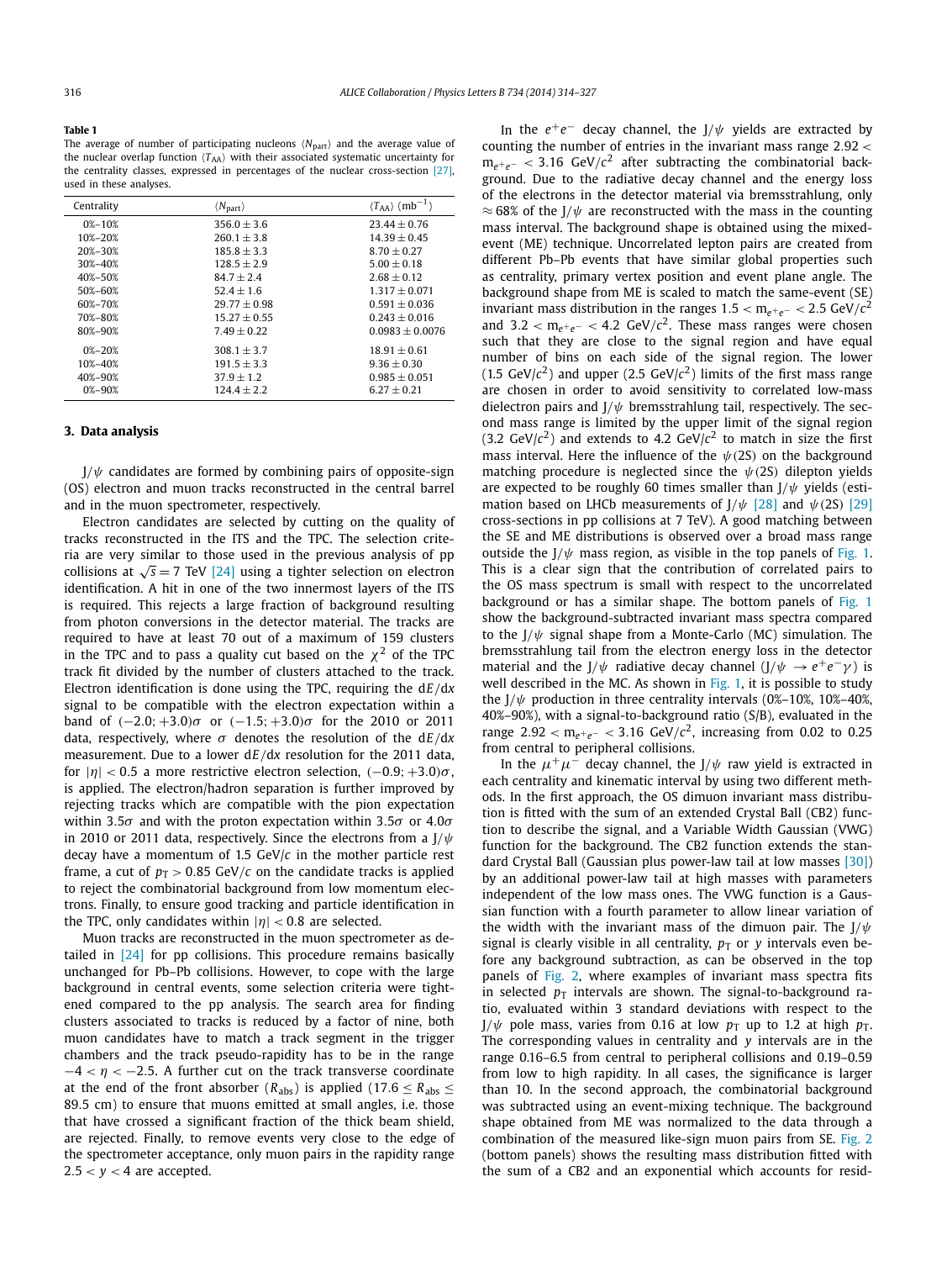<span id="page-3-0"></span>

Fig. 1. (Color online.) Top panels: invariant mass distributions for opposite-sign (OS) and mixed-events (ME) electron pairs. Bottom panels: OS invariant mass spectra, after the subtraction of the ME distributions, with a comparison to the Monte Carlo signal (solid lines) superimposed. The MC signal is scaled to match the integral of the OS distribution within the mass counting window. From left to right, distributions correspond to the centrality ranges 0%-10%, 10%-40% and 40%-90%, respectively. The panels for the 0%–10% and 10%–40% centrality ranges are obtained from the 2011 data, while the ones for the 40%–90% centrality range are obtained from the 2010 data. The two vertical dashed lines shown in each panel indicate the mass interval used for signal counting.



Fig. 2. (Color online.) Top panels: fits of the dimuon invariant mass spectra in selected  $p<sub>T</sub>$  intervals. Bottom panels: idem after subtraction of the combinatorial background with the event mixing technique. Distributions correspond to the centrality class 0%–90% and 2*.*5 *< y <* 4.

ual correlated background. In both approaches, the position of the peak of the CB2 function ( $m_{1/\psi}$ ), as well as its width ( $\sigma_{1/\psi}$ ), are free parameters of the fit. Their values, obtained by fitting the invariant mass spectrum integrated over  $p_T$ ,  $y$  and centrality, are  $m_{J/\psi} = 3.103 \pm 0.001$  GeV/ $c^2$  (shifted up by 0.2% with respect to the PDG mass [\[31\]\)](#page-8-0) and  $σ_{1/ψ} = 0.071 \pm 0.001$  GeV/ $c^2$ . More details about the fitting procedures and the different parameters of the signal and background line shapes are discussed in Section [4.](#page-4-0)

The measured number of  $J/\psi$   $(N^i_{J/\psi})$  in a centrality class *i* is normalized to the corresponding number of MB events falling in the centrality class ( $N_{\text{events}}^i$ ) and further corrected for the branching ratio (BR) of the dilepton decay channel, the acceptance *A* and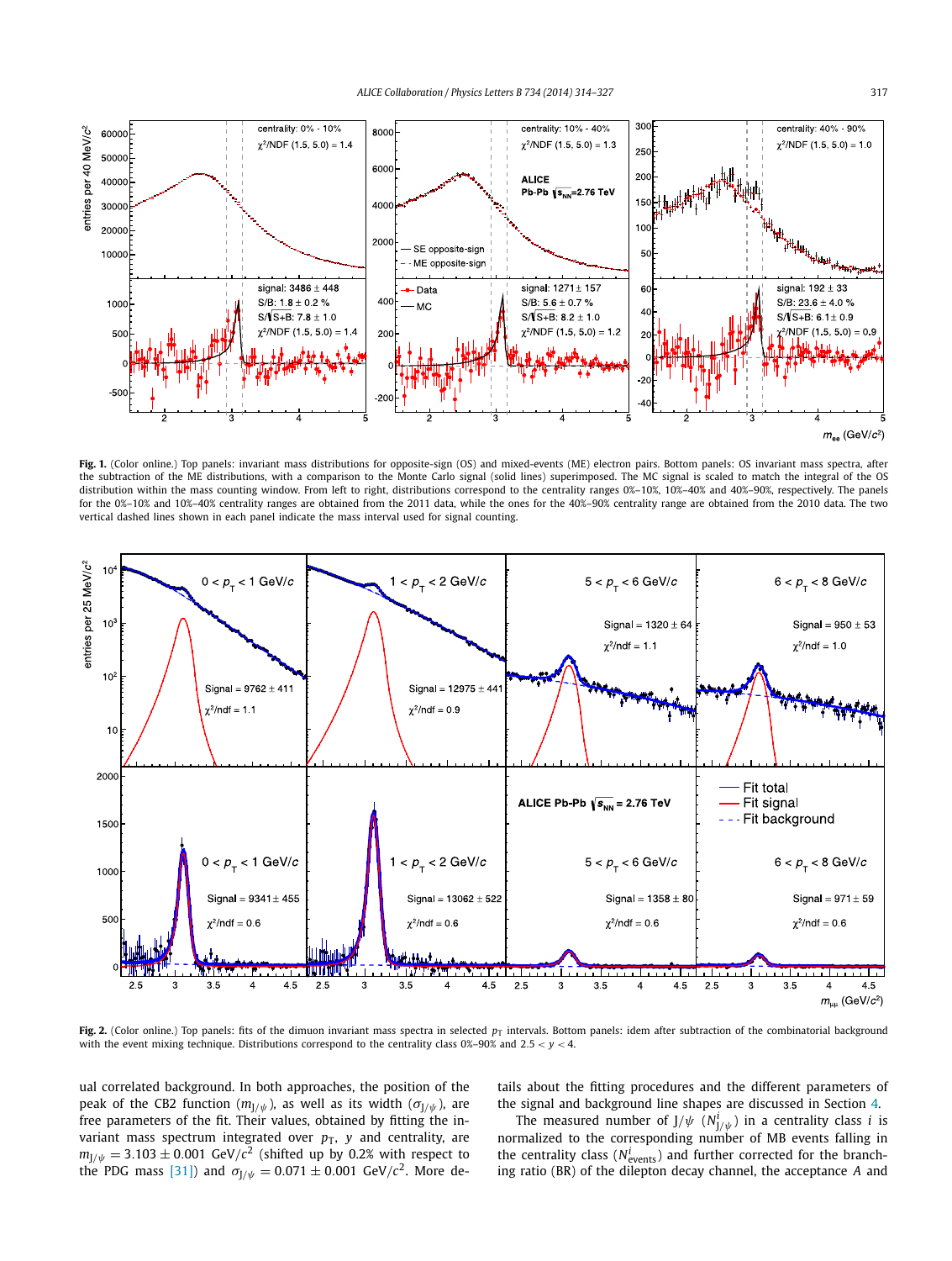<span id="page-4-0"></span>

**Table 2**

| Experiment    | Collision energy $\sqrt{s}$<br>(TeV) | Rapidity range | $B_{ll}d\sigma/dy$ at $y=0$<br>(nb) | stat.<br>(nb) | syst.<br>(nb) | Reference |
|---------------|--------------------------------------|----------------|-------------------------------------|---------------|---------------|-----------|
| <b>PHENIX</b> | 0.2                                  | y  < 0.35      | 44.30                               | 1.40          | 6.80          | [38       |
| <b>CDF</b>    | 1.96                                 | $ y $ < 0.6    | 201.6                               | 1.0           | $17.8 - 16.3$ | $[39]$    |
| <b>ALICE</b>  | 2.76                                 | $ y $ < 0.9    | 255.8                               | 58.7          | 45.9          | [40]      |
| <b>ALICE</b>  |                                      | $ y $ < 0.9    | 409.9                               | 36.8          | 59.4          | [24, 41]  |
| Interpolation | 2.76                                 | y  < 0.8       | 252.6                               | 16.4          | 25.8          | this work |

Inclusive J*/ψ* production cross-sections at mid-rapidity used in the interpolation procedure. The J*/ψ* are assumed unpolarized and the systematic uncertainties do not include the contribution from unknown polarization.

the efficiency  $\epsilon^i$  of the detector. In the  $\mu^+\mu^-$  analysis,  $N_{\text{events}}^i$  is computed by multiplying the number of  $\mu\mu$ MB triggered events by the *F*<sub>norm</sub> factor (described in Section [2\)](#page-1-0) scaled by the width of the centrality class *i*. The inclusive  $J/\psi$  yield for the measured  $p_T$ and *y* ranges is then given by:

$$
Y_{J/\psi}^{i} = \frac{N_{J/\psi}^{i}}{BR_{J/\psi \to l^{+}l^{-}} N_{\text{events}}^{i} A \times \epsilon^{i}}.
$$
\n(1)

The acceptance times efficiency product  $(A \times \varepsilon)$  is defined as the ratio between the number of reconstructed J*/ψ* divided by the number of generated ones in the kinematic range under study. In the  $e^+e^-$  decay channel,  $A \times \varepsilon$  is calculated from MC simulations. These MC events are a superposition of Pb–Pb collisions generated with an appropriate HIJING [\[32\]](#page-8-0) tune reproducing the measured charged particle density [\[33\]](#page-8-0) and J*/ψ* generated from parametrized  $p_T$  and *y* distributions (details in Section 4). The J*/ψ* dielectron decays are performed using PHOTOS [\[34,35\].](#page-8-0) The particles are then transported through a simulation of the AL-ICE detector using GEANT 3.21 [\[36\].](#page-8-0) The geometrical acceptance is about 34%. The estimated integrated  $A \times \varepsilon$  for the J/ $\psi$  emitted in |*y*| *<* 0*.*8 amount to 0.080, 0.085 and 0.093 for the 0%–10%, 10%–40% and 40%–90% centrality classes in the 2010 data sample and 0.026 and 0.028 for the 0%–10% and 10%–40% centrality classes in the 2011 one, respectively. The large difference in efficiency is mainly due to a lower efficiency of the two innermost ITS layers and stronger particle identification cuts used for the 2011 data set. In the  $\mu^+\mu^-$  decay channel,  $A \times \varepsilon$  was computed using an embedding technique where MC  $J/\psi$  particles are injected into the raw data of real events and then reconstructed. The MC  $J/\psi$   $p_T$  and *y* parametrization is taken from actual measurements. PYTHIA [\[37\]](#page-8-0) takes care of the  $J/\psi$  decays and the daughter particles signals in the detector, given by GEANT 3.21, are then added to the real Pb–Pb events. When studied as <sup>a</sup> function of centrality, *<sup>A</sup>* × *ε* decreases by 7.9%, from 0.127 in the 80%–90% centrality class to 0.117 in the 0%–10% one. The centrality integrated  $A \times \varepsilon$  (0%–90% centrality class) is 0.120 with a negligible statistical uncertainty. The geometrical acceptance is about 18%. The quantity *<sup>A</sup>* × *ε* shows <sup>a</sup> non-monotonic dependence on  $p<sub>T</sub>$ , starting at approximately 0.124 at zero transverse momentum, reaching a minimum of 0.103 at 1.5 GeV/*c* and then linearly increasing up to 0.264 at 8 GeV/*c*. The rapidity dependence of  $A \times \varepsilon$  reflects the geometrical acceptance of the muon pairs with a maximum of 0.189 centered at  $y = 3.3$ decreasing towards the edges of the acceptance to 0.033 (0.060) at  $y = 2.5$  ( $y = 4.0$ ).

Finally, the nuclear modification factor is calculated as the ratio between the corrected J*/ψ* yield in Pb–Pb collisions *Y* Pb–Pb <sup>J</sup>*/ψ* and the  $J/\psi$  cross-section in pp collisions scaled by the nuclear overlap function:

$$
R_{AA} = \frac{Y_{J/\psi}^{\text{Pb-Pb}}}{\langle T_{AA} \rangle \times \sigma_{J/\psi}^{\text{PP}}}.
$$
\n(2)

In the dielectron analysis, the pp reference was obtained by interpolating the inclusive  $J/\psi$  cross-sections at mid-rapidity measured by PHENIX [\[8\]](#page-7-0) at  $\sqrt{s} = 0.2$  TeV, CDF [\[39\]](#page-8-0) at  $\sqrt{s} = 1.96$  TeV and ALICE  $[40,24,41]$  at  $\sqrt{s} = 2.76$  and 7 TeV. All the data points used in this procedure are listed in Table 2. The interpolation was done by fitting the data points with several functions assuming <sup>a</sup> linear, an exponential, <sup>a</sup> power law or <sup>a</sup> polynomial √*<sup>s</sup>* dependence. The value of the interpolated pp reference at mid-rapidity,  $d\sigma_{J/\psi}^{pp}/dy = 4.25 \pm 0.28$ (stat.)  $\pm 0.43$ (syst.)  $\mu$ b, is consistent with the one measured by ALICE  $[40]$ , but the total uncertainty is twice smaller, being driven mainly by the CDF result. The statistical uncertainty was obtained from the fitting procedure, while the systematic one was obtained by changing the fit function and by shifting the data points within their experimental systematic uncertainties. For the dimuon analysis, the pp reference and its associated uncertainties are extracted from the ALICE measurement [\[40\].](#page-8-0)

#### **4. Systematic uncertainties**

The main sources of systematic uncertainties for the  $J/\psi$   $R_{AA}$ evaluation are the tracking efficiency, the signal extraction procedure, the parameterization of the J*/ψ* kinematic distributions used as input for the MC simulations, the uncertainty on the nuclear overlap function and the uncertainty on the  $J/\psi$  pp cross-section at  $\sqrt{s}$  = 2.76 TeV. Other analysis-dependent sources are detailed in the following. The systematic uncertainties have been evaluated as a function of centrality and, for the dimuon analysis, of  $p<sub>T</sub>$  and *y*. An overview of systematic uncertainties is given in [Table 3.](#page-5-0)

In the dielectron analysis, the systematic uncertainties on the signal extraction are estimated by varying the mass region used to count the signal, the mass interval used for matching the ME background and the OS distribution. In all these cases, the backgroundsubtracted OS distribution is compared to the MC signal shape and the normalized  $\chi^2$  obtained is always close to 1. This shows that, after background subtraction, the number of correlated pairs not related to  $J/\psi$  decays is small and does not induce a sizeable systematic uncertainty. The centrality dependent systematic uncertainty on the signal extraction, taken as the RMS of the distribution of the number of  $J/\psi$  obtained from all the performed tests, ranges from 7% to 9% and 4% to 6% for 2010 and 2011 data, respectively. The systematic uncertainties due to track reconstruction and particle identification are evaluated by varying all the analysis cuts. For each cut variation, the number of J*/ψ* signal counts is corrected with the corresponding  $A \times \varepsilon$ . The RMS of this quantity is found to vary in the range 6–9% and 4–5% in the 2010 and 2011 data, respectively. Since the signal extraction procedure must be used for every cut variation, the systematic uncertainties due to analysis cuts and signal extraction cannot be truly disentangled. Thus, a global systematic uncertainty is introduced as the RMS of the distribution of corrected results when varying both signal extraction parameters and cut values. These systematic uncertainties range between 8% and 11% depending on the centrality interval. The central value for the corrected  $J/\psi$  yield is chosen to be the mean of the distribution obtained from all the performed tests.

In the dimuon analysis, the systematic uncertainty on the signal extraction is estimated by fitting the invariant mass distribution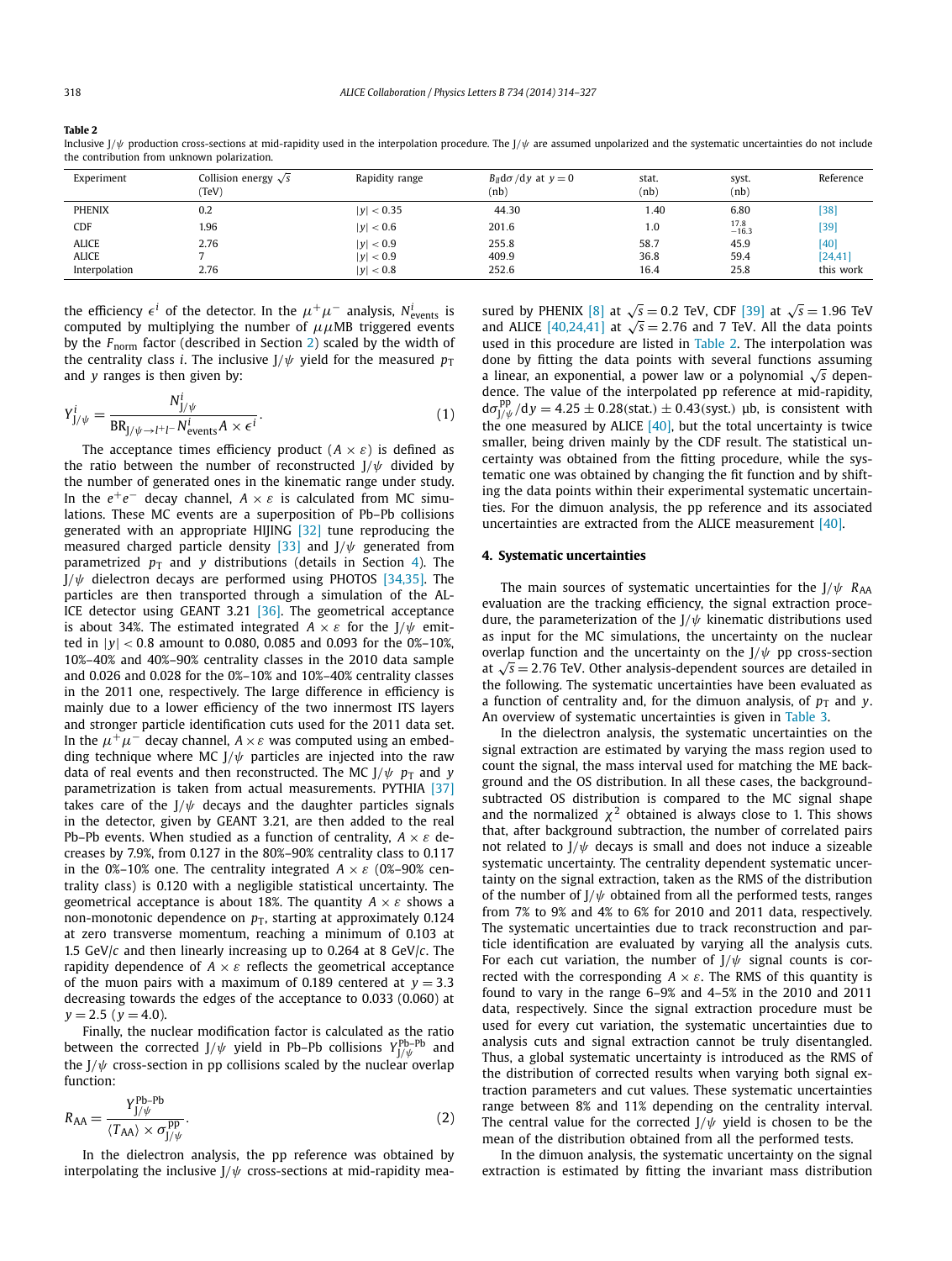#### <span id="page-5-0"></span>**Table 3**

Systematic uncertainties entering the R<sub>AA</sub> calculation. The type I (II) stands for correlated (uncorrelated) uncertainties within a given set of data points. The uncorrelated systematic uncertainties (type II) are given as a range.

| Channel                             | $\mu^+\mu^-$  |          |               |          | $e^+e^-$     |              |
|-------------------------------------|---------------|----------|---------------|----------|--------------|--------------|
|                                     | Centrality    |          | $p_T$ or $y$  |          | Centrality   |              |
|                                     | value $(\%)$  | type     | value $(\%)$  | type     | value $(\%)$ | type         |
| signal extraction                   | $1 - 3$       |          | $1 - 5$       | II       | $8 - 11$     | $\mathbf{I}$ |
| tracking efficiency                 | 11 and $0-1$  | I and II | l and $8-14$  | I and II |              |              |
| trigger efficiency                  | $2$ and $0-1$ | I and II | l and $2-4$   | I and II | n/a          |              |
| input MC parameterization           |               |          | $0 - 8$       |          |              |              |
| matching efficiency                 |               |          |               |          | n/a          |              |
| centrality limits                   | $0 - 5$       |          | $0 - 1$       |          | $0 - 3$      |              |
| $\langle T_{AA} \rangle$            | $3 - 8$       |          |               |          | $3 - 5$      |              |
| $\sigma^{\rm pp}_{\mathrm{J}/\psi}$ |               |          | $6$ and $5-6$ | I and II | 12           |              |
| $F_{\rm norm}$                      |               |          | 4             |          | n/a          |              |

with and without background subtraction and by varying the parameters that define the power law shapes at low and high masses of the CB2 signal function. These fit parameters are not constrained by the data and cannot be let free during the fitting procedure. They have been fixed to different values extracted either from simulations or from pp data, where the signal-to-background ratio is more favorable. Fits corresponding to the various choices for the CB2 tails are performed, keeping the background parameters free, and varying the invariant mass range used for the fits. The raw J*/ψ* yield is determined as the average of the results obtained with the above procedure and the corresponding systematic uncertainty is defined as the RMS of the deviations from the average. As a function of centrality ( $p_T$  or  $y$ ) the systematic uncertainty for the signal extraction varies from 1% to 3% (1% to 5%). The single muon tracking and trigger efficiencies,  $\epsilon_{trk}$  and  $\epsilon_{trg}$ , are estimated with the embedded  $J/\psi$  simulation. The centrality dependence of these quantities is weak, since the decrease in most central collisions is about 1% and 3.5% for  $\epsilon_{trk}$  and  $\epsilon_{trg}$  respectively. A 11% systematic uncertainty on the tracking efficiency is estimated by comparing its determination based on real data and on a MC approach. This estimation relies on a calculation of the tracking efficiency in each station using the detector redundancy (two independent detection planes per station). The single track efficiency, defined as product of the station efficiencies, is calculated for tracks from real data and from simulation. The single track efficiencies are then injected in pure J*/ψ* simulations and the difference used as the J*/ψ* tracking systematic uncertainty. The  $p<sub>T</sub>$  and *y* dependence of the former uncertainty leads to a bin to bin uncorrelated component ranging between 8% and 14%. The systematic uncertainty on the <sup>J</sup>*/ψ <sup>A</sup>* × *ε* corrections related to the trigger efficiency is 2%, mostly given by the uncertainty on the intrinsic efficiency of the trigger chambers. The systematic uncertainty related to the response function of the trigger is always below 1% except in the lowest  $J/\psi$   $p_T$  interval where a value of 3% was estimated. As a function of centrality, the systematic uncertainty of the tracking or the trigger efficiencies is 1% in the most central collisions and becomes negligible for peripheral collisions. The uncertainty on the matching efficiency between tracks reconstructed in the tracking and trigger chambers amounts to 1%. It is correlated as a function of the centrality and uncorrelated as a function of  $p<sub>T</sub>$  and *y*.

The  $A \times \varepsilon$  calculation depends on the  $J/\psi$   $p_T$  and *y* distributions used as an input to the MC, and systematic effects originating from different parameterizations of these distributions must be taken into account. In the  $e^+e^-$  analysis, the J/ $\psi$  ( $p_T$ ,  $y$ ) parameterization is based on an interpolation of the RHIC, CDF and LHC data in pp and  $p\bar{p}$  collisions  $[42]$  corrected using nuclear shadowing calculations [\[43\].](#page-8-0) The systematic uncertainty was evaluated by varying the slope of the  $p<sub>T</sub>$  shape in a wide range such that the average  $p_T$  changes between 1.5 GeV/*c* and 3.0 GeV/*c*. The J/ $\psi$   $p_T$  spectra in A–A collisions measured by PHENIX [\[9\]](#page-8-0) at mid-rapidity and ALICE at forward rapidity  $[40]$  at all available centralities, together with their uncertainties, are well covered in the envelope determined by the considered variations. A centrality correlated systematic uncertainty of 5% was obtained following this procedure. In the  $\mu^+\mu^-$  analysis, the MC J/ $\psi$  parameterizations are based on the  $p_T$  and *y* distributions measured for different centrality classes. The  $p_T - y$  correlation observed by LHCb in pp collisions [\[28\]](#page-8-0) was also included in the systematic study. A correlated variation in  $A \times \varepsilon$  of 3% was observed as a function of centrality. The  $p_T(y)$  dependence of this systematic uncertainty brings a maximum contribution of 1% (8%) on each point.

Further sources of systematic uncertainties affecting the nuclear modification factor are the uncertainty on the limits of the centrality classes [\[27\],](#page-8-0) on the nuclear overlap function and on the <sup>J</sup>*/ψ* cross-section in pp collisions at <sup>√</sup>*<sup>s</sup>* <sup>=</sup> <sup>2</sup>*.*76 TeV. An uncertainty on the normalization factor  $F_{\text{norm}}$ , accounting for run by run fluctuations on this quantity, is also added in the muon analysis. All numerical values can be found in Table 3.

When computing the  $A \times \varepsilon$  factor, we assumed that  $J/\psi$  are produced unpolarized and no systematic uncertainty is assigned to a possible polarization. In pp collisions, mid-rapidity ( $p_T >$ 10 GeV/*c*) and forward-rapidity ( $p_T > 2$  GeV/*c*) measurements have been done at  $\sqrt{s} = 7$  TeV and indeed show that J/ $\psi$  polarization is compatible with zero  $[44-46]$ . In Pb–Pb collisions,  $J/\psi$ mesons produced from charm quarks in the medium are expected to be unpolarized.

#### **5. Results**

In the  $e^+e^-$  decay channel, the inclusive  $J/\psi$   $R_{AA}$  was studied as a function of the collision centrality (0%–10%, 10%–40% and 40%–90%) for  $p_T > 0$  GeV/c and  $|y| < 0.8$ . In the  $\mu^+ \mu^-$  decay channel, the event sample collected in the 2011 run with the dedicated  $\mu\mu$ MB trigger allows for the study of the  $R_{AA}$  as a function of the centrality of the collisions in nine intervals. Furthermore, a differential study of the *R*<sub>AA</sub> as a function of transverse momentum or rapidity is also feasible. Data are analyzed in seven intervals in the  $p_T$  range  $0 < p_T < 8$  GeV/*c* range and six intervals in the *y* range  $2.5 < y < 4$ . The chosen binning matches the one adopted for the  $\sqrt{s}$  = 2.76 TeV pp results, which are used as the reference for the evaluation of the nuclear modification factor.

[Fig. 3](#page-6-0) shows the inclusive  $J/\psi$  *R*<sub>AA</sub> at mid- and forward-rapidity as a function of the number of participant nucleons  $\langle N_{\text{part}}\rangle$ . Statistical uncertainties are shown as vertical error bars, while the boxes represent the various uncorrelated systematic uncertainties added in quadrature. The systematic uncertainties correlated bin by bin (type II in Table 3) are summed in quadrature and referred to as *global syst.* in the legend. At forward-rapidity a clear suppression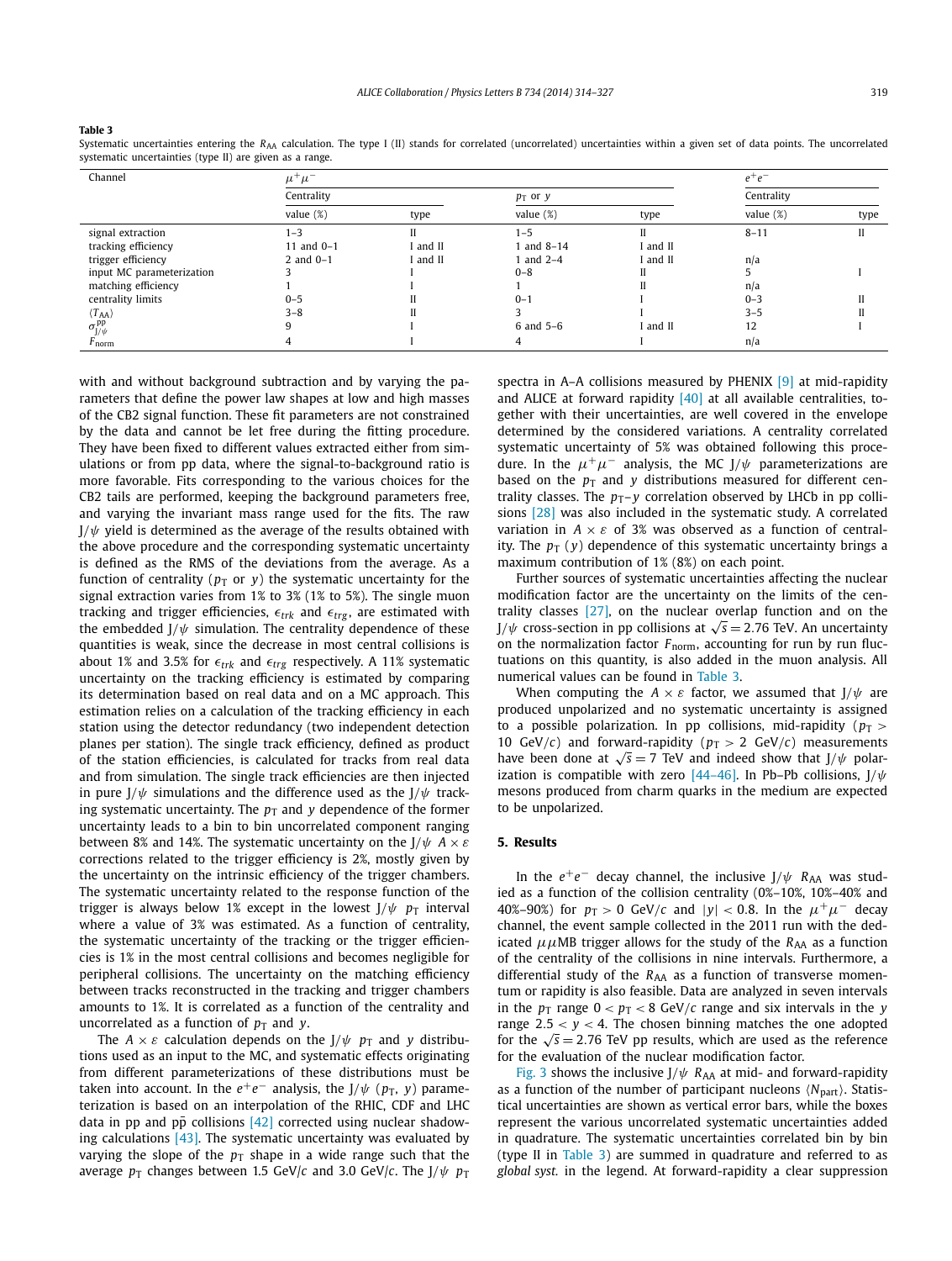<span id="page-6-0"></span>

Fig. 3. (Color online.) Centrality dependence of the nuclear modification factor, *R*<sub>AA</sub>, of inclusive J/ $\psi$  production in Pb–Pb collisions at  $\sqrt{s_{NN}} = 2.76$  TeV, measured at mid-rapidity and at forward-rapidity. The point to point uncorrelated systematic uncertainties (type II) are represented as boxes around the data points, while the statistical ones are shown as vertical bars. Global correlated systematic uncertainties (type I) are quoted directly in the legend.

is observed, independent of centrality for  $\langle N_{\text{part}} \rangle > 70$ . Although with larger uncertainties, the mid-rapidity  $R_{AA}$  shows a suppression of the J/ $\psi$  yield too. The centrality integrated  $R_{AA}$  values are  $R_{\text{AA}}^{0\% - 90\%} = 0.72 \pm 0.06$ (stat.)  $\pm 0.10$ (syst.) and  $R_{\text{AA}}^{0\% - 90\%} = 0.58 \pm 0.06$  $0.01$ (stat.)  $\pm 0.09$ (syst.) at mid- and forward-rapidity, respectively. The systematic uncertainties on both  $R_{AA}$  values include the contribution arising from  $\langle T_{AA} \rangle$  calculations. This amounts to 3.4% of the computed  $\langle T_{AA} \rangle$  value and is a correlated systematic uncertainty common to the mid- and forward-rapidity measurements. PHENIX mid-  $(|y| < 0.35)$  and forward-rapidity  $(1.2 < |y| < 2.2)$ results on inclusive  $J/\psi$  *R*<sub>AA</sub> at  $\sqrt{s_{NN}} = 0.2$  TeV exhibit a much stronger dependence on the collision centrality and a suppression of about a factor of three larger in the most central collisions [\[9\].](#page-8-0)

The measured inclusive  $J/\psi$  *R*<sub>AA</sub> includes contributions from prompt and non-prompt  $J/\psi$ ; the first one results from direct *J*/ $\psi$  production and feed-down from  $\psi$ (2S) and  $\chi$ <sup>*c*</sup>, the second one arises from beauty hadron decays. Non-prompt J*/ψ* are different with respect to the prompt ones, since their suppression or production is insensitive to color screening or regeneration mechanisms. Beauty hadron decay mostly occurs outside the fireball, and a measurement of the non-prompt  $J/\psi$   $R_{AA}$  is therefore connected to the beauty quark in-medium energy loss (see [\[47\]](#page-8-0) and references therein). At mid-rapidity, the contribution from beauty hadron feed-down to the inclusive J*/ψ* yield in pp collisions at  $\sqrt{s}$  = 7 TeV is approximately 15% [\[48\].](#page-8-0) The prompt  $J/\psi$  *R<sub>AA</sub>* can be evaluated according to  $R_{AA}^{prompt} = (R_{AA} - R_{AA}^{non-prompt})/(1 - F_B)$  where  $F_B$  is the fraction of non-prompt  $J/\psi$  measured in pp collisions, and *Rnon-prompt* AA is the nuclear modification factor of beauty hadrons in Pb–Pb collisions. Thus, the prompt  $J/\psi$  *R*<sub>AA</sub> at mid-rapidity is expected to be about 7% smaller than the inclusive measurement if the beauty production scales with the number of binary collisions ( $R_{AA}^{non-prompt}$  = 1) and about 17% larger if the beauty is fully suppressed ( $R_{AA}^{non-prompt} = 0$ ). At forward-rapidity, the non-prompt  $J/\psi$  fraction was measured by the LHCb Collaboration to be about 11(7)% in pp collisions at  $\sqrt{s} = 7(2.76)$  TeV in the  $p_T$  range cov-ered by this analysis [\[28,49\].](#page-8-0) Then, the difference between the *R*<sub>AA</sub> of prompt  $J/\psi$  and the one for inclusive  $J/\psi$  is expected to be of about −6% and 7% in the two aforementioned extreme cases assumed for beauty production.



**Fig. 4.** (Color online.) Top panel: transverse momentum dependence of the centrality integrated J/ $\psi$  *R*<sub>AA</sub> measured by ALICE in Pb–Pb collisions at  $\sqrt{s_{NN}} = 2.76$  TeV compared to CMS  $[20]$  results at the same  $\sqrt{s_{NN}}$ . Bottom panel: transverse momentum dependence of the  $J/\psi$  *R*<sub>AA</sub> measured by ALICE in the 0%–20% most central Pb–Pb collisions at  $\sqrt{s_{NN}}$  = 2.76 TeV compared to PHENIX [\[9\]](#page-8-0) results in the 0%–20% most central Au–Au collisions at  $\sqrt{s_{NN}} = 0.2$  TeV.

In the top panel of Fig. 4, the  $J/\psi$   $R_{AA}$  at forward-rapidity is shown as a function of  $p<sub>T</sub>$  for the 0%–90% centrality integrated Pb–Pb collisions. It exhibits a decrease from 0.78 to 0.36, indicating that high  $p_T$  *J/* $\psi$  are more suppressed than low  $p_T$  ones. Furthermore, at high  $p<sub>T</sub>$  a direct comparison with CMS results [\[20\]](#page-8-0) at the same  $\sqrt{s_{NN}}$  is possible, the main difference being that the CMS measurement covers a slightly more central rapidity range  $(1.6 < |y| < 2.4)$ . In the overlapping  $p<sub>T</sub>$  range a similar suppression is found. One should add here that the two CMS points are not independent and correspond to different intervals of the J*/ψ p*<sub>T</sub> (3 < *p*<sub>T</sub> < 30 GeV/*c* and 6.5 < *p*<sub>T</sub> < 30 GeV/*c*). In the bottom panel of Fig. 4, the forward-rapidity  $J/\psi$  *R*<sub>AA</sub> for the 0%–20% most central collisions is shown. The observed  $p_T$  dependence of the *R*<sub>AA</sub> for most central collisions is very close to the one in the 0%–90% centrality class. This is indeed expected since almost 70% of the J*/ψ* yield is contained in the 0%–20% centrality class. Our data are compared to results obtained by PHENIX in 0%–20% most central Au–Au collisions at  $\sqrt{s_{NN}} = 0.2$  TeV, in the rapidity region  $1.2 < |y| < 2.2$  [\[9\].](#page-8-0) A striking difference between the J/ $\psi$  *R*<sub>AA</sub> patterns can be observed. In particular, in the low  $p<sub>T</sub>$  region the ALICE R<sub>AA</sub> result is a factor of up to four higher compared to the PHENIX one. This observation is in qualitative agreement with the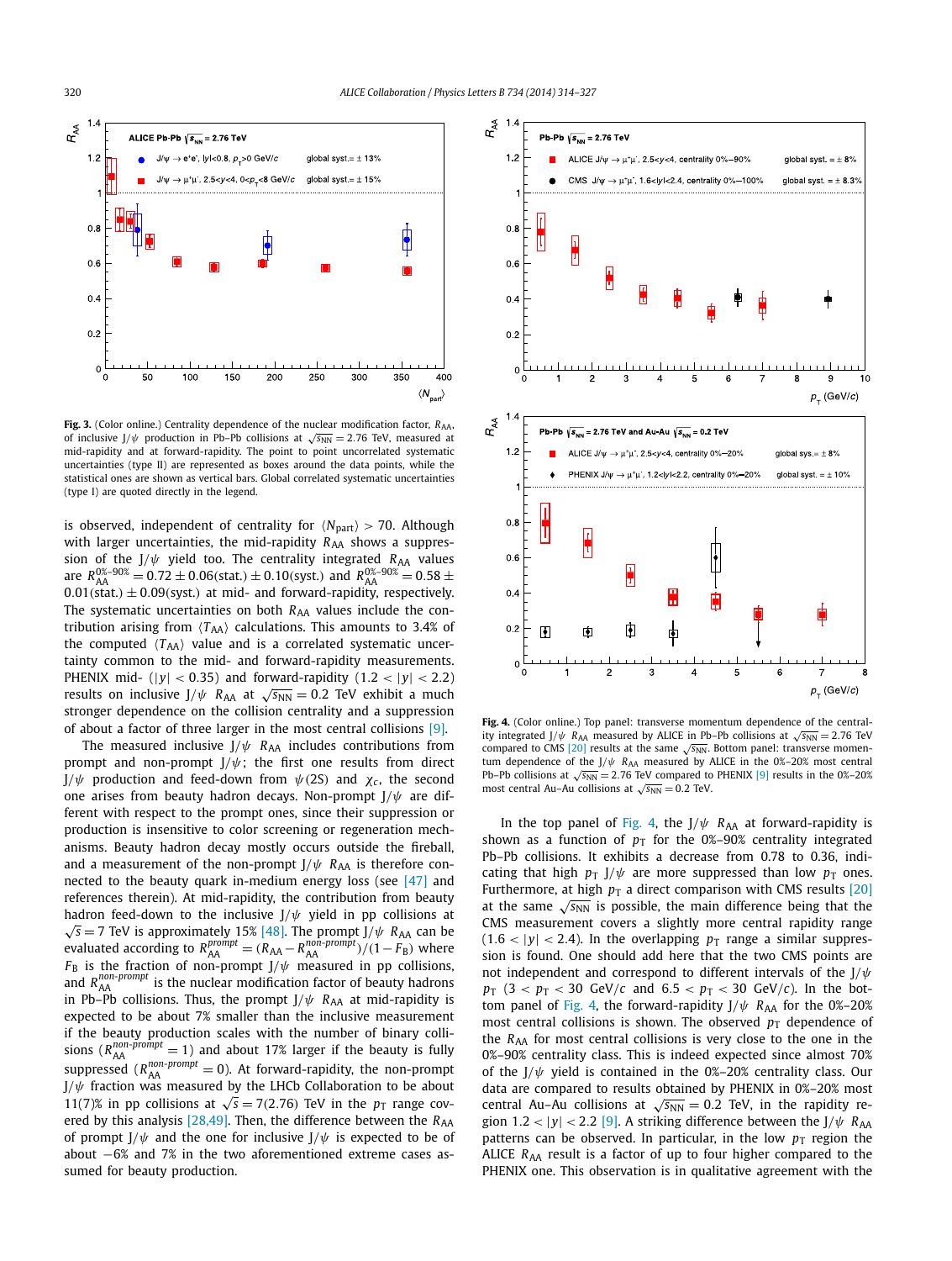<span id="page-7-0"></span>

**Fig. 5.** (Color online.) The rapidity dependence of the  $J/\psi$   $R_{AA}$  measured in Pb–Pb collisions at  $\sqrt{s_{NN}}$  = 2.76 TeV. Both mid- and forward-rapidity measurements include a common correlated systematic uncertainty of 3.4% due to  $(T_{AA})$ . The midrapidity measurement covers the rapidity range |*y*| *<* 0*.*8 and the forward-rapidity one is given in intervals of 0.25 unit of rapidity from  $y = 2.5$  to  $y = 4$ .

calculations from [\[17,50\]](#page-8-0) where the (re)combination dominance in the J/ $\psi$  production leads to a decrease of the  $\langle p_{\rm T}^2 \rangle$  in A–A collisions with respect to pp collisions. Although at the two energies the rapidity coverages are not the same and CNM effects might have a different size, our results point to the presence of a new contribution to the  $J/\psi$  yield at low  $p_T$ .

Finally, the dependence of the  $J/\psi$   $R_{AA}$  on rapidity is displayed in Fig. 5 for the 0%–90% centrality class. At forward-rapidity, the  $J/\psi$  *R*<sub>AA</sub> decreases by about 40% from  $y = 2.5$  to  $y = 4$ . The result from the electron analysis is consistent with a constant or slightly increasing  $R_{AA}$  towards mid-rapidity.

#### **6. Conclusions**

The inclusive J*/ψ* nuclear modification factor has been measured by ALICE as a function of centrality,  $p_T$  and  $y$  in Pb–Pb collisions at  $\sqrt{s_{NN}}$  = 2.76 TeV, down to zero  $p_T$ . At forward-rapidity,  $R_{AA}$  shows a clear suppression of the J/ $\psi$  yield, with no significant dependence on centrality for  $\langle N_{\text{part}} \rangle$  larger than 70. At midrapidity, the  $J/\psi$  *R*<sub>AA</sub> is compatible with a constant suppression as a function of centrality. At forward-rapidity the  $J/\psi$   $R_{AA}$  exhibits a strong  $p_T$  dependence and decreases by a factor of 2 from low  $p_T$  to high  $p_T$ . This behavior strongly differs from that observed by PHENIX at  $\sqrt{s_{NN}} = 0.2$  TeV. This result suggests that a fraction of the  $J/\psi$  yield is produced via (re)combination of charm quarks. In addition, the indication of a non-zero J*/ψ* elliptic flow in Pb–Pb collisions at  $\sqrt{s_{NN}}$  = 2.76 TeV observed by ALICE [\[51\]](#page-8-0) brings another hint in favor of (re)combination scenarios. Precise knowledge of the cold nuclear effects is necessary for further understanding of the  $J/\psi$  behavior. The measurement of the  $J/\psi$  production in p–Pb collisions at the LHC [\[52,53\]](#page-8-0) will allow one to sharpen the interpretation of these results.

#### **Acknowledgements**

The ALICE Collaboration would like to thank all its engineers and technicians for their invaluable contributions to the construction of the experiment and the CERN accelerator teams for the outstanding performance of the LHC complex.

The ALICE Collaboration gratefully acknowledges the resources and support provided by all Grid centres and the Worldwide LHC Computing Grid (WLCG) Collaboration.

The ALICE Collaboration acknowledges the following funding agencies for their support in building and running the ALICE detector: State Committee of Science, World Federation of Scientists (WFS) and Swiss Fonds Kidagan, Armenia; Conselho Nacional de Desenvolvimento Científico e Tecnológico (CNPq), Financiadora de Estudos e Projetos (FINEP), Fundação de Amparo à Pesquisa do Estado de São Paulo (FAPESP); National Natural Science Foundation of China (NSFC), the Chinese Ministry of Education (CMOE) and the Ministry of Science and Technology of China (MSTC); Ministry of Education and Youth of the Czech Republic; Danish Natural Science Research Council, the Carlsberg Foundation and the Danish National Research Foundation; The European Research Council under the European Community's Seventh Framework Programme; Helsinki Institute of Physics and the Academy of Finland; French CNRS-IN2P3, the 'Region Pays de Loire', 'Region Alsace', 'Region Auvergne' and CEA, France; German BMBF and the Helmholtz Association; General Secretariat for Research and Technology, Ministry of Development, Greece; Hungarian OTKA and National Office for Research and Technology (NKTH); Department of Atomic Energy and Department of Science and Technology of the Government of India; Istituto Nazionale di Fisica Nucleare (INFN) and Centro Fermi – Museo Storico della Fisica e Centro Studi e Ricerche "Enrico Fermi", Italy; MEXT Grant-in-Aid for Specially Promoted Research, Japan; Joint Institute for Nuclear Research, Dubna; National Research Foundation of Korea (NRF); CONACYT, DGAPA, México, ALFA-EC and the EPLANET Program (European Particle Physics Latin American Network); Stichting voor Fundamenteel Onderzoek der Materie (FOM) and the Nederlandse Organisatie voor Wetenschappelijk Onderzoek (NWO), Netherlands; Research Council of Norway (NFR); Polish Ministry of Science and Higher Education; National Science Centre, Poland; Ministry of National Education/Institute for Atomic Physics and CNCS-UEFISCDI – Romania; Ministry of Education and Science of Russian Federation, Russian Academy of Sciences, Russian Federal Agency of Atomic Energy, Russian Federal Agency for Science and Innovations and The Russian Foundation for Basic Research; Ministry of Education of Slovakia; Department of Science and Technology, South Africa; CIEMAT, EELA, Ministerio de Economía y Competitividad (MINECO) of Spain, Xunta de Galicia (Consellería de Educación), CEADEN, Cubaenergía, Cuba, and IAEA (International Atomic Energy Agency); Swedish Research Council (VR) and Knut & Alice Wallenberg Foundation (KAW); Ukraine Ministry of Education and Science; United Kingdom Science and Technology Facilities Council (STFC); The United States Department of Energy, the United States National Science Foundation, the State of Texas, and the State of Ohio.

#### **References**

- [1] T. Matsui, H. Satz, *J/ψ* suppression by [quark–gluon](http://refhub.elsevier.com/S0370-2693(14)00374-8/bib4D61747375693A31393836646Bs1) plasma formation, Phys. Lett. B 178 [\(1986\)](http://refhub.elsevier.com/S0370-2693(14)00374-8/bib4D61747375693A31393836646Bs1) 416.
- [2] F. Karsch, H. Satz, The spectral analysis of strongly interacting matter, Z. Phys. C 51 (1991) 209–224, <http://dx.doi.org/10.1007/BF01475790>.
- [3] S. Digal, P. Petreczky, H. Satz, Quarkonium feed-down and sequential suppression, Phys. Rev. D 64 (2001) 094015, [http://dx.doi.org/10.1103/PhysRevD.](http://dx.doi.org/10.1103/PhysRevD.64.094015) [64.094015](http://dx.doi.org/10.1103/PhysRevD.64.094015).
- [4] P. Faccioli, C. Lourenco, J. Seixas, H. Woehri, Study of *ψ* and *χ<sup>c</sup>* decays as feed-down sources of *J/ψ* hadro-production, J. High Energy Phys. 0810 (2008) 004, [http://dx.doi.org/10.1088/1126-6708/2008/10/004,](http://dx.doi.org/10.1088/1126-6708/2008/10/004) arXiv:0809.2153.
- [5] B. Alessandro, et al., A new measurement of *J/ψ* suppression in Pb–Pb collisions at 158 GeV per nucleon, Eur. Phys. J. C 39 (2005) 335–345, [http://dx.doi.](http://dx.doi.org/10.1140/epjc/s2004-02107-9) [org/10.1140/epjc/s2004-02107-9,](http://dx.doi.org/10.1140/epjc/s2004-02107-9) arXiv:hep-ex/0412036.
- [6] R. Arnaldi, *J/ψ* production in p–A and A–A collisions at fixed target experiments, Nucl. Phys. A 830 (2009) 345C–352C, [http://dx.doi.org/10.1016/](http://dx.doi.org/10.1016/j.nuclphysa.2009.10.030) [j.nuclphysa.2009.10.030,](http://dx.doi.org/10.1016/j.nuclphysa.2009.10.030) arXiv:0907.5004.
- [7] A. Adare, et al., Cold nuclear matter effects on J/Psi as constrained by deuteron– gold measurements at  $s(NN)^{*}(1/2) = 200$ -GeV, Phys. Rev. C 77 (2008) 024912, <http://dx.doi.org/10.1103/PhysRevC.79.059901>, arXiv:0711.3917.
- [8] A. Adare, et al., *J/ψ* production vs centrality, transverse momentum, and rapidity in Au + Au collisions at  $\sqrt{s_{NN}}$  = 200 GeV, Phys. Rev. Lett. 98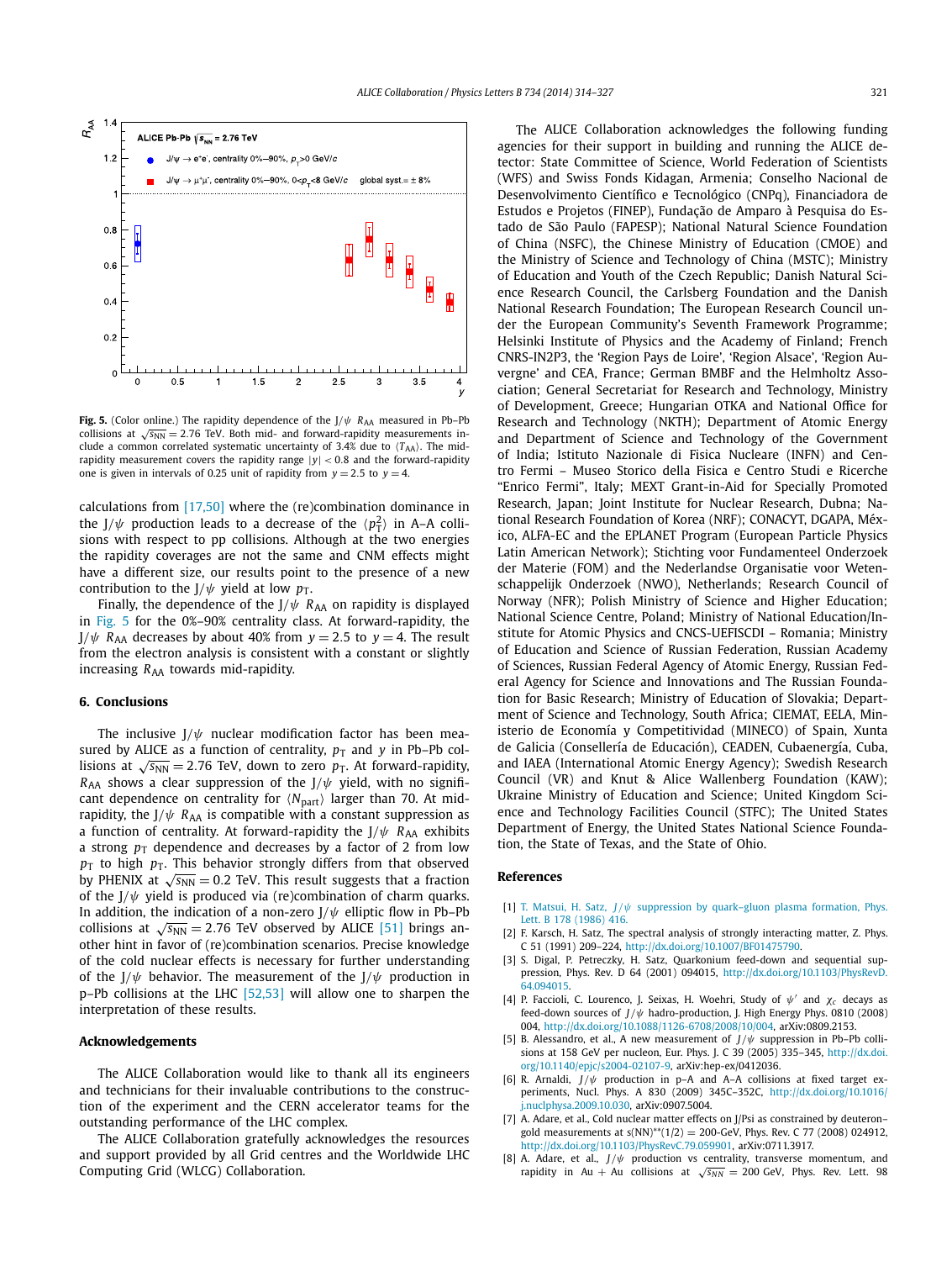<span id="page-8-0"></span>(2007) 232301, <http://dx.doi.org/10.1103/PhysRevLett.98.232301>, arXiv:nucl-ex/ 0611020.

- [9] A. Adare, et al.,  $J/\psi$  suppression at forward rapidity in Au + Au collisions at  $\sqrt{s_{NN}}$  = 200 GeV, Phys. Rev. C 84 (2011) 054912, [http://dx.doi.org/10.1103/](http://dx.doi.org/10.1103/PhysRevC.84.054912) [PhysRevC.84.054912,](http://dx.doi.org/10.1103/PhysRevC.84.054912) arXiv:1103.6269.
- [10] S. Chatrchyan, et al., Observation of sequential Upsilon suppression in PbPb collisions, Phys. Rev. Lett. 109 (2012) 222301, [http://dx.doi.org/10.1103/](http://dx.doi.org/10.1103/PhysRevLett.109.222301) [PhysRevLett.109.222301](http://dx.doi.org/10.1103/PhysRevLett.109.222301), arXiv:1208.2826.
- [11] B. Abelev, et al., *J*/ $\psi$  suppression at forward rapidity in Pb–Pb collisions at  $\sqrt{s_{NN}}$  = 2.76 TeV, Phys. Rev. Lett. 109 (2012) 072301, [http://dx.doi.org/10.1103/](http://dx.doi.org/10.1103/PhysRevLett.109.072301) [PhysRevLett.109.072301](http://dx.doi.org/10.1103/PhysRevLett.109.072301), arXiv:1202.1383.
- [12] B. Abelev, et al., Measurement of charm production at central rapidity in proton–proton collisions at  $\sqrt{s}$  = 2.76 TeV, J. High Energy Phys. 1207 (2012) 191, [http://dx.doi.org/10.1007/JHEP07\(2012\)191](http://dx.doi.org/10.1007/JHEP07(2012)191), arXiv:1205.4007.
- [13] P. Braun-Munzinger, J. Stachel, (Non)thermal aspects of charmonium production and a new look at *J/ψ* suppression, Phys. Lett. B 490 (2000) 196–202, [http://dx.doi.org/10.1016/S0370-2693\(00\)00991-6](http://dx.doi.org/10.1016/S0370-2693(00)00991-6), arXiv:nucl-th/0007059.
- [14] R.L. Thews, M. Schroedter, J. Rafelski, Enhanced *J/ψ* production in deconfined quark matter, Phys. Rev. C 63 (2001) 054905, [http://dx.doi.org/10.1103/](http://dx.doi.org/10.1103/PhysRevC.63.054905) [PhysRevC.63.054905,](http://dx.doi.org/10.1103/PhysRevC.63.054905) arXiv:hep-ph/0007323.
- [15] M.I. Gorenstein, A. Kostyuk, H. Stöcker, W. Greiner, Statistical coalescence model with exact charm conservation, Phys. Lett. B 509 (2001) 277–282, [http://dx.doi.org/10.1016/S0370-2693\(01\)00516-0](http://dx.doi.org/10.1016/S0370-2693(01)00516-0), arXiv:hep-ph/0010148.
- [16] A. Andronic, P. Braun-Munzinger, K. Redlich, J. Stachel, Evidence for charmonium generation at the phase boundary in ultra-relativistic nuclear collisions, Phys. Lett. B 652 (2007) 259–261, [http://dx.doi.org/10.1016/j.physletb.2007.](http://dx.doi.org/10.1016/j.physletb.2007.07.036) [07.036,](http://dx.doi.org/10.1016/j.physletb.2007.07.036) arXiv:nucl-th/0701079.
- [17] X. Zhao, R. Rapp, Transverse momentum spectra of *J/ψ* in heavy-ion collisions, Phys. Lett. B 664 (2008) 253–257, [http://dx.doi.org/10.1016/j.physletb.2008.](http://dx.doi.org/10.1016/j.physletb.2008.03.068) [03.068,](http://dx.doi.org/10.1016/j.physletb.2008.03.068) arXiv:0712.2407.
- [18] Y.-p. Liu, Z. Qu, N. Xu, P.-f. Zhuang, *J/ψ* transverse momentum distribution in high energy nuclear collisions at RHIC, Phys. Lett. B 678 (2009) 72–76, [http://](http://dx.doi.org/10.1016/j.physletb.2009.06.006) [dx.doi.org/10.1016/j.physletb.2009.06.006](http://dx.doi.org/10.1016/j.physletb.2009.06.006), arXiv:0901.2757.
- [19] G. Aad, et al., Measurement of the centrality dependence of *J/ψ* yields and observation of *Z* production in lead–lead collisions with the ATLAS detector at the LHC, Phys. Lett. B 697 (2011) 294–312, [http://dx.doi.org/10.1016/j.physletb.](http://dx.doi.org/10.1016/j.physletb.2011.02.006) [2011.02.006](http://dx.doi.org/10.1016/j.physletb.2011.02.006), arXiv:1012.5419.
- [20] S. Chatrchyan, et al., Suppression of non-prompt  $J/\psi$ , prompt  $J/\psi$ , and Y(1S) in PbPb collisions at  $\sqrt{s_{NN}}$  = 2.76 TeV, J. High Energy Phys. 1205 (2012) 063, [http://dx.doi.org/10.1007/JHEP05\(2012\)063](http://dx.doi.org/10.1007/JHEP05(2012)063), arXiv:1201.5069.
- [21] K. Aamodt, et al., The ALICE [experiment](http://refhub.elsevier.com/S0370-2693(14)00374-8/bib41616D6F64743A323030387A7As1) at the CERN LHC, J. Instrum. 3 (2008) [S08002.](http://refhub.elsevier.com/S0370-2693(14)00374-8/bib41616D6F64743A323030387A7As1)
- [22] ALICE Collaboration, Alignment of the ALICE Inner Tracking System with cosmic-ray tracks, J. Instrum. 5 (2010) 3003, [http://dx.doi.org/10.1088/](http://dx.doi.org/10.1088/1748-0221/5/03/P03003) [1748-0221/5/03/P03003](http://dx.doi.org/10.1088/1748-0221/5/03/P03003), arXiv:1001.0502.
- [23] J. Alme, et al., The ALICE TPC, a large 3-dimensional tracking device with fast readout for ultra-high multiplicity events, Nucl. Instrum. Methods Phys. Res., Sect. A, Accel. Spectrom. Detect. Assoc. Equip. 622 (2010) 316–367, [http://](http://dx.doi.org/10.1016/j.nima.2010.04.042) [dx.doi.org/10.1016/j.nima.2010.04.042](http://dx.doi.org/10.1016/j.nima.2010.04.042), arXiv:1001.1950.
- [24] K. Aamodt, et al., Rapidity and transverse momentum dependence of inclusive *J*/ $\psi$  production in *pp* collisions at  $\sqrt{s} = 7$  TeV, Phys. Lett. B 704 (2011) 442–455, <http://dx.doi.org/10.1016/j.physletb.2011.09.054>, arXiv:1105.0380.
- [25] E. Abbas, et al., Performance of the ALICE VZERO system. I. Instrum. 8 (10) (2013) P10016, arXiv:1306.3130, URL [http://stacks.iop.org/1748-0221/8/](http://stacks.iop.org/1748-0221/8/i=10/a=P10016) [i=10/a=P10016](http://stacks.iop.org/1748-0221/8/i=10/a=P10016).
- [26] B. Abelev, et al., Measurement of the cross section for electromagnetic dissociation with neutron emission in Pb–Pb collisions at  $\sqrt{s_{NN}}$  = 2.76 TeV, Phys. Rev. Lett. 109 (2012) 252302, <http://dx.doi.org/10.1103/PhysRevLett.109.252302>, arXiv:1203.2436.
- [27] B. Abelev, et al., Centrality determination of Pb–Pb collisions at sqrt(sNN) = 2.76 TeV with ALICE, Phys. Rev. C 88 (2013) 044909, [http://dx.doi.org/10.1103/](http://dx.doi.org/10.1103/PhysRevC.88.044909) [PhysRevC.88.044909,](http://dx.doi.org/10.1103/PhysRevC.88.044909) arXiv:1301.4361.
- [28] R. Aaij, et al., Measurement of *<sup>J</sup>/ψ* production in *pp* collisions at <sup>√</sup>*<sup>s</sup>* <sup>=</sup> 7 TeV, Eur. Phys. J. <sup>C</sup> <sup>71</sup> (2011) 1645, [http://dx.doi.org/10.1140/epjc/](http://dx.doi.org/10.1140/epjc/s10052-011-1645-y) [s10052-011-1645-y,](http://dx.doi.org/10.1140/epjc/s10052-011-1645-y) arXiv:1103.0423.
- [29] R. Aaij, et al., Measurement of *ψ(*2*S)* meson production in pp collisions at  $sqrt(s) = 7$  TeV, Eur. Phys. J. C 72 (2012) 2100, [http://dx.doi.org/10.1140/epjc/](http://dx.doi.org/10.1140/epjc/s10052-012-2100-4) [s10052-012-2100-4](http://dx.doi.org/10.1140/epjc/s10052-012-2100-4), arXiv:1204.1258.
- [30] J.E. Gaiser, [Charmonium](http://refhub.elsevier.com/S0370-2693(14)00374-8/bib4342646566s1) spectroscopy from radiative decays of the  $J/\psi$  and  $\psi'$ , PhD thesis, Standford, appendix-F, [SLAC-R-255,](http://refhub.elsevier.com/S0370-2693(14)00374-8/bib4342646566s1) 1982.
- [31] J. Beringer, et al., Review of particle physics (RPP), Phys. Rev. D 86 (2012) 010001, [http://dx.doi.org/10.1103/PhysRevD.86.010001.](http://dx.doi.org/10.1103/PhysRevD.86.010001)
- [32] X. Wang, M. Gyulassy, HIJING: A Monte Carlo model for multiple jet production in pp, pA and AA collisions, Phys. Rev. D 44 (1991) 3501–3516, [http://link.](http://link.aps.org/doi/10.1103/PhysRevD.44.3501) [aps.org/doi/10.1103/PhysRevD.44.3501](http://link.aps.org/doi/10.1103/PhysRevD.44.3501).
- [33] K. Aamodt, et al., Centrality dependence of the charged-particle multiplicity density at mid-rapidity in Pb–Pb collisions at  $\sqrt{s_{NN}}$  = 2.76 TeV. Phys. Rev. Lett. 106 (2011) 032301, <http://dx.doi.org/10.1103/PhysRevLett.106.032301>, arXiv: 1012.1657.
- [34] E. Barberio, B. van Eijk, Z. Was, Comput. Phys. [Commun.](http://refhub.elsevier.com/S0370-2693(14)00374-8/bib50484F544F533A31393931s1) 66 (1991) 115.
- [35] E. Barberio, Z. Was, Comput. Phys. [Commun.](http://refhub.elsevier.com/S0370-2693(14)00374-8/bib50484F544F533A31393934s1) 79 (1994) 291.
- [36] R. Brun, et al., GEANT detector description and simulation tool, CERN program library long writeup.
- [37] T. Sjostrand, S. Mrenna, P.Z. Skands, PYTHIA 6.4 physics and manual, J. High Energy Phys. 0605 (2006) 026, <http://dx.doi.org/10.1088/1126-6708/2006/05/026>, arXiv:hep-ph/0603175.
- [38] A. Adare, et al., *J/ψ* production versus transverse momentum and rapidity in *p*<sup>+</sup> *p* collisions at  $\sqrt{s}$  = 200-GeV, Phys. Rev. Lett. 98 (2007) 232002, [http://dx.](http://dx.doi.org/10.1103/PhysRevLett.98.232002) [doi.org/10.1103/PhysRevLett.98.232002](http://dx.doi.org/10.1103/PhysRevLett.98.232002), arXiv:hep-ex/0611020.
- [39] D. Acosta, et al., Measurement of the *J/ψ* meson and b-hadron production cross sections in *pp* collisions at  $\sqrt{s}$  = 1960 GeV, Phys. Rev. D 71 (2005) 032001, [http://dx.doi.org/,](http://dx.doi.org/10.1103/PhysRevD.71.032001) arXiv:hep-ex/0412071.
- [40] B. Abelev, et al., Inclusive  $J/\psi$  production in *pp* collisions at  $\sqrt{s} = 2.76$  TeV, Phys. Lett. B 718 (2012) 295–306, [http://dx.doi.org/10.1016/j.physletb.2012.](http://dx.doi.org/10.1016/j.physletb.2012.10.078) [10.078,](http://dx.doi.org/10.1016/j.physletb.2012.10.078) arXiv:1203.3641.
- [41] K. Aamodt, et al., Erratum to "Rapidity and transverse momentum dependence of inclusive production in pp collisions at  $\sqrt{s} = 7$  TeV" [Phys. Lett. B 704 (5) (2011) 442], Phys. Lett. B 718 (2) (2012) 692–698, [http://dx.doi.org/10.1016/](http://dx.doi.org/10.1016/j.physletb.2012.10.060) [j.physletb.2012.10.060](http://dx.doi.org/10.1016/j.physletb.2012.10.060).
- [42] F. Bossu, Z.C. del Valle, A. de Falco, M. Gagliardi, S. [Grigoryan,](http://refhub.elsevier.com/S0370-2693(14)00374-8/bib426F7373753A323031317165s1) et al., Phe[nomenological](http://refhub.elsevier.com/S0370-2693(14)00374-8/bib426F7373753A323031317165s1) interpolation of the inclusive *J/ψ* cross section to proton– proton collisions at 2.76 TeV and 5.5 TeV, [arXiv:1103.2394.](http://refhub.elsevier.com/S0370-2693(14)00374-8/bib426F7373753A323031317165s1)
- [43] K. Eskola, V. Kolhinen, C. Salgado, The scale dependent nuclear effects in parton distributions for practical applications, Eur. Phys. J. C 9 (1999) 61–68, <http://dx.doi.org/10.1007/s100520050513>, arXiv:hep-ph/9807297.
- [44] S. Chatrchyan, et al., Measurement of the prompt *J/ψ* and *ψ(*2S*)* polarizations in pp collisions at sqrt(s) = 7 TeV, Phys. Lett. B 727 (2013) 381-402, [http://dx.doi.org/10.1016/j.physletb.2013.10.055,](http://dx.doi.org/10.1016/j.physletb.2013.10.055) arXiv:1307.6070.
- [45] B. Abelev, et al., *J*/ $\psi$  polarization in *pp* collisions at  $\sqrt{s} = 7$  TeV, Phys. Rev. Lett. 108 (2012) 082001, <http://dx.doi.org/10.1103/PhysRevLett.108.082001>, arXiv:1111.1630.
- [46] R. Aaij, et al., Measurement of *J*/ $\psi$  polarization in *pp* collisions at  $\sqrt{s} = 7$  TeV, Eur. Phys. J. C 73 (2013) 2631, [http://dx.doi.org/10.1140/epjc/s10052-013-](http://dx.doi.org/10.1140/epjc/s10052-013-2631-3) [2631-3,](http://dx.doi.org/10.1140/epjc/s10052-013-2631-3) arXiv:1307.6379.
- [47] N. Armesto, A. Dainese, C.A. Salgado, U.A. Wiedemann, Testing the color charge and mass dependence of parton energy loss with heavy-to-light ratios at RHIC and CERN LHC, Phys. Rev. D 71 (2005) 054027, [http://dx.doi.org/](http://dx.doi.org/10.1103/PhysRevD.71.054027) [10.1103/PhysRevD.71.054027](http://dx.doi.org/10.1103/PhysRevD.71.054027), arXiv:hep-ph/0501225.
- [48] B. Abelev, et al., Measurement of prompt *J/ψ* and beauty hadron production cross sections at mid-rapidity in *pp* collisions at  $\sqrt{s} = 7$  TeV, J. High Energy Phys. 1211 (2012) 065, [http://dx.doi.org/10.1007/JHEP11\(2012\)065](http://dx.doi.org/10.1007/JHEP11(2012)065), arXiv: 1205.5880.
- [49] R. Aaij, et al., Measurement of *J*/ $\psi$  production in *pp* collisions at  $\sqrt{s}$  = 2*.*76 TeV, J. High Energy Phys. 1302 (2013) 041, [http://dx.doi.org/10.1007/](http://dx.doi.org/10.1007/JHEP02(2013)041) [JHEP02\(2013\)041](http://dx.doi.org/10.1007/JHEP02(2013)041), arXiv:1212.1045.
- [50] K. Zhou, N. Xu, P. Zhuang, [Quarkonium](http://refhub.elsevier.com/S0370-2693(14)00374-8/bib5A686F753A32303133s1) production and medium effects in high energy nuclear collisions, [arXiv:1309.7520.](http://refhub.elsevier.com/S0370-2693(14)00374-8/bib5A686F753A32303133s1)
- [51] E. Abbas, et al., *J*/ $\psi$  elliptic flow in Pb–Pb collisions at  $\sqrt{s_{NN}} = 2.76$  TeV, Phys. Rev. Lett. 111 (2013) 162301, <http://dx.doi.org/10.1103/PhysRevLett.111.162301>, arXiv:1303.5880, URL [http://link.aps.org/doi/10.1103/PhysRevLett.111.162301.](http://link.aps.org/doi/10.1103/PhysRevLett.111.162301)
- [52] B.B. Abelev, et al., *J*/ $\psi$  production and nuclear effects in p–Pb collisions at  $\sqrt{S_{NN}}$  = 5.02 TeV, J. High Energy Phys. 1402 (2014) 073, [http://dx.doi.org/](http://dx.doi.org/10.1007/JHEP02(2014)073) [10.1007/JHEP02\(2014\)073,](http://dx.doi.org/10.1007/JHEP02(2014)073) arXiv:1308.6726.
- [53] R. Aaij, et al., Study of *J/ψ* production and cold nuclear matter effects in *pPb* collisions at  $\sqrt{s_{NN}}$  = 5 TeV, J. High Energy Phys. 1402 (2014) 072, [http://dx.doi.](http://dx.doi.org/10.1007/JHEP02(2014)072) [org/10.1007/JHEP02\(2014\)072](http://dx.doi.org/10.1007/JHEP02(2014)072), arXiv:1308.6729.

#### **ALICE Collaboration**

B. Abelev [bv,](#page-12-0) J. Adam [al](#page-12-0), D. Adamová [cd,](#page-12-0) M.M. Aggarwal [ch,](#page-12-0) G. Aglieri Rinella [ah,](#page-12-0) M. Agnello [cn](#page-12-0)*,*[de,](#page-12-0) A.G. Agocs <sup>eb</sup>, A. Agostinelli <sup>z</sup>, N. Ag[r](#page-11-0)awal <sup>as</sup>, Z. Ahammed <sup>dx</sup>, N. Ahmad <sup>r</sup>, A. Ahmad Masoodi <sup>r</sup>, I. Ahmed <sup>o</sup>, S.U. Ahn <sup>bo</sup>, S.A. Ahn <sup>bo</sup>, I. Aimo <sup>[de](#page-12-0),cn</sup>, S. Aiola <sup>ec</sup>, M. Ajaz <sup>o</sup>, A. Akindinov <sup>be</sup>, D. Aleksandrov <sup>ct</sup>, B. A[l](#page-11-0)essandro <sup>de</sup>, D. Alexandre <sup>cv</sup>, A. Alici <sup>l,cy</sup>, A. Alkin <sup>c</sup>, J. Alme <sup>aj</sup>, T. Alt <sup>an</sup>, V. Altini <sup>ae</sup>, S. Altinpinar <sup>q</sup>,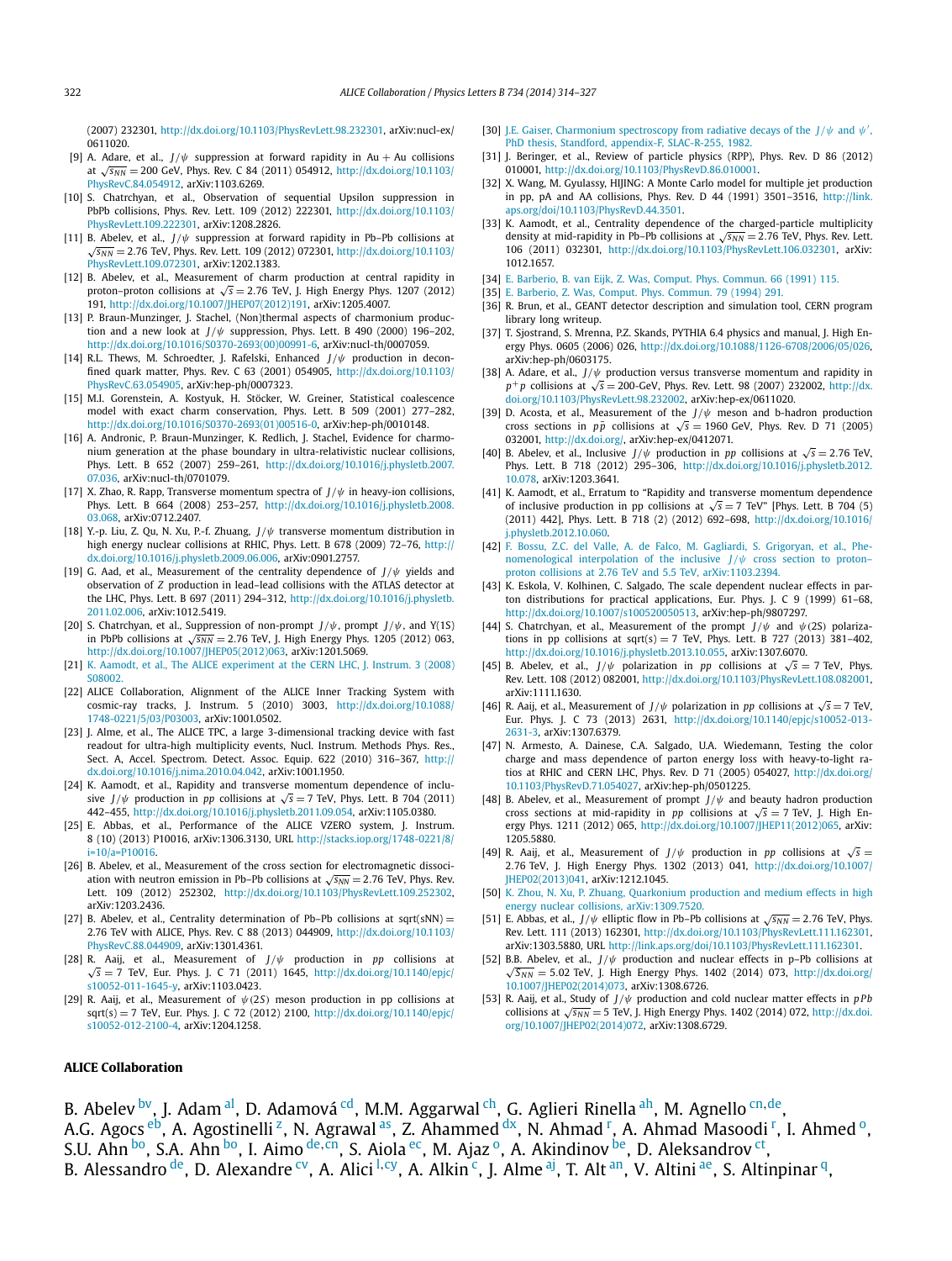I. Altsybeev  $\frac{dw}{dx}$ , C. Alves Garcia Prado  $\frac{dm}{dx}$ , C. Andrei [by,](#page-12-0) A. Andronic  $\frac{cq}{dx}$ , V. Anguelov  $\frac{cm}{dx}$ , J. Anielski  $\frac{az}{dx}$ , T. Antičić<sup>cr</sup>, F. Antinori [db](#page-12-0), P. Antonioli <sup>cy</sup>, L. Aphecetche [df,](#page-12-0) H. Appelshäuser [ax,](#page-12-0) N. Arbor [br,](#page-12-0) S. Arcelli<sup>z</sup>, N. Armesto <sup>p</sup>, R. Arnaldi <sup>de</sup>, T. Aronsson <sup>[ec](#page-13-0)</s[u](#page-11-0)p>, I.C. Arsene u,[cq,](#page-12-0) M. Arslandok [ax,](#page-12-0) A. Augustinus [ah,](#page-12-0) R. Averbeck [cq,](#page-12-0) T.C. Awes [ce,](#page-12-0) M.D. Azmi [r](#page-11-0)*,*[cj,](#page-12-0) M. Bach [an,](#page-12-0) A. Badalà [da,](#page-12-0) Y.W. Baek [ao](#page-12-0)*,*[bq,](#page-12-0) S. Bagnasco [de](#page-12-0), R. Bailhache [ax,](#page-12-0) V. Bairathi <sup>cl</sup>, R. Bala <sup>[ck](#page-12-0)</sup>, A. Baldisseri <sup>n</sup>, F. Baltasar Dos Santos Pedrosa [ah,](#page-12-0) J. Bán [bf,](#page-12-0) R.C. Baral [bh,](#page-12-0) R. Barbera [aa,](#page-11-0) F. Barile [ae,](#page-11-0) G.G. Barnaföldi [eb,](#page-13-0) L.S. Barnby CV, V. Barret [bq,](#page-12-0) J. Bartke [dj,](#page-13-0) M. Basile <sup>z</sup>, N. Bastid <sup>bq</sup>, S. Basu <sup>dx</sup>, B. Bathen <sup>az</sup>, G. Batigne <sup>df</sup>, B. Batyunya <sup>bm</sup>, P.C. Batzing <sup>u</sup>, C. Baumann <sup>ax</sup>, I.G. Bearden <sup>ca</sup>, H. Beck <sup>ax</sup>, C. Bedda <sup>[cn](#page-12-0)</sup>, N.K. Behera <sup>as</sup>, I. Belikov <sup>ba</sup>, F. Bellini <sup>[z](#page-11-0)</sup>, R. Bellwied  $\frac{d_0}{d_0}$ , E. Belmont-Moreno  $\frac{dk}{d_0}$ , G. Bencedi  $\frac{eb}{d_0}$ , S. Beole  $\frac{y}{d_0}$ , I. Berceanu  $\frac{by}{d_0}$  $\frac{by}{d_0}$  $\frac{by}{d_0}$ , A. Bercuci  $\frac{by}{d_0}$ , Y. Berdnikov [cf](#page-12-0), [1,](#page-13-0) D. Berenyi [eb,](#page-13-0) M.E. Berger [di,](#page-13-0) A.A.E. Bergognon [df,](#page-12-0) R.A. Bertens [bd,](#page-12-0) D. Berzano <sup>[y](#page-11-0)</sup>, L. Betev [ah,](#page-12-0) A. Bhasin <sup>ck</sup>, A.K. Bhati <sup>ch</sup>, B. Bhattacharjee <sup>ap</sup>, J. Bhom <sup>dt</sup>, L. Bianchi <sup>y</sup>, N. Bianchi <sup>bs</sup>, C. Bianchin <sup>bd</sup>, J. Bielčík <sup>al</sup>, J. Bielčíková <sup>cd</sup>, A. Bilandzic <sup>ca</sup>, S. B[j](#page-11-0)elogrlic <sup>bd</sup>, F. Blanco <sup>j</sup>, D. Blau <sup>ct</sup>, C. Blume <sup>ax</sup>, F. Bock <sup>[bu](#page-12-0),cm</sup>, F.V. Boehmer [di,](#page-13-0) A. Bogdanov [bw](#page-12-0), H. Bøggild Ca, M. Bogolyubsky [bb,](#page-12-0) L. Boldizsár [eb,](#page-13-0) M. Bombara [am,](#page-12-0) J. Book [ax,](#page-12-0) H. Borel [n,](#page-11-0) A. Borissov [cp](#page-12-0)*,*[ea,](#page-13-0) J. Bornschein [an,](#page-12-0) F. Bossú [bl,](#page-12-0) M. Botje [cb,](#page-12-0) E. Botta [y,](#page-11-0) S. Böttger [aw,](#page-12-0) P. Braun-Munzinger <sup>cq</sup>, M. Bregant <sup>[dm](#page-13-0),df</sup>, T. Breitner <sup>aw</sup>, T.A. Broker <sup>ax</sup>, T.A. Browning <sup>co</sup>, M. Broz <sup>ak</sup>, E. Bruna  $^{\text{de}}$  $^{\text{de}}$  $^{\text{de}}$ , G.E. Bruno  $^{\text{ae}}$ , D. Budnikov Cs, H. Buesching  $^{\text{ax}}$ , S. Bufalino  $^{\text{de}}$ , P. Buncic  $^{\text{ah}}$ , O. Busch [cm,](#page-12-0) Z. Buthelezi <sup>[bl](#page-12-0)</sup>, D. Caffarri <sup>ab</sup>, X. Cai <sup>g</sup>, H. Caines <sup>ec</sup>, A. Caliva <sup>bd</sup>, E. Calvo Villar <sup>cw</sup>, P. Camerini <sup>x</sup>, V. Canoa Roman<sup>ah</sup>, F. Carena<sup>ah</sup>, W. Carena<sup>ah</sup>, F. Carminati<sup>ah</sup>, A. Casanova Díaz <sup>bs</sup>, J. Castillo Castellanos <sup>n</sup>, E.A.R. Casula <sup>w</sup>, V. Catanescu <sup>by</sup>, C. Cav[i](#page-11-0)cchioli <sup>ah</sup>, C. Ceballos Sanchez <sup>i</sup>, J. Cepila <sup>al</sup>, P. Cerello <sup>de</sup>, B. Chang <sup>dp</sup>, S. Chapeland <sup>ah</sup>, J.L. Charvet <sup>n</sup>, S. Chattopadhyay <sup>dx</sup>, S. Chattopadhyay <sup>cu</sup>, M. Cherney <sup>cg</sup>, C. Cheshkov [dv,](#page-13-0) B. Cheynis [dv,](#page-13-0) V. Chibante Barroso [ah,](#page-12-0) D.D. Chinellato [do](#page-13-0)*,*[dn,](#page-13-0) P. Chochula [ah,](#page-12-0) M. Chojnacki [ca,](#page-12-0) S. Choudhury  $dx$ , P. Christakoglou <sup>cb</sup>, C.H. Christensen <sup>ca</sup>, P. Christiansen [af,](#page-12-0) T. Chujo [dt,](#page-13-0) S.U. Chung <sup>cp</sup>, C. Cica[l](#page-11-0)o <sup>c[z](#page-11-0)</sup>, L. Cifarelli <sup>1, z</sup>, F. Cindolo <sup>cy</sup>, J. Cleymans <sup>cj</sup>, F. Colamaria <sup>ae</sup>, D. Colella <sup>ae</sup>, A. Collu <sup>w</sup>, M. Colocci <sup>z</sup>, G. Conesa Balbastre <sup>br</sup>, Z. Conesa del Valle [av](#page-12-0), [ah,](#page-12-0) M.E. Connors [ec,](#page-13-0) G. Contin<sup>x</sup>, J.G. Contreras <sup>[k](#page-11-0)</sup>, T.M. Cormier <sup>[ce](#page-12-0),ea</sup>, Y. Corrales Morales <sup>y</sup>, P. Cortese <sup>ad</sup>, I. Cortés Maldonado <sup>b</sup>, M.R. Cosentino <sup>[bu](#page-12-0),dm</sup>, F. Costa <sup>ah</sup>, P. Crochet <sup>[bq](#page-12-0)</sup>, R. Cruz Albino <sup>[k](#page-11-0)</sup>, E. Cuautle <sup>bj</sup>, L. Cunqueiro <sup>[bs](#page-12-0), ah</sup>, A. Dainese <sup>db</sup>, R. Dang <sup>g</sup>, A. Danu <sup>bi</sup>, D. Das <sup>cu</sup>, I. Das <sup>av</sup>, K. Das <sup>cu</sup>, S. Das <sup>d</sup>, A. Dash <sup>dn</sup>, S. Dash <sup>as</sup>, S. De <sup>dx</sup>, H. Delagrange [df](#page-12-0), [2,](#page-13-0) A. Deloff<sup>[bx](#page-12-0)</sup>, E. Dénes <sup>eb</sup>, G. D'Erasmo <sup>ae</sup>, G.O.V. de Barros [dm,](#page-13-0) A. De Caro <sup>[l](#page-11-0), ac</sup>, G. de Cataldo <sup>cx</sup>, J. de Cuveland <sup>an</sup>, A. De Falco <sup>w</sup>, D. De Gruttola <sup>[ac](#page-11-0), [l](#page-11-0)</sup>, N. De Marco <sup>[de](#page-12-0)</sup>, S. De Pasquale <sup>ac</sup>, R. de Rooij <sup>bd</sup>, M.A. Diaz Corchero <sup>[j](#page-11-0)</sup>, T. Dietel <sup>[az](#page-12-0),cj</sup>, R. Divià <sup>[ah](#page-12-0)</sup>, D. Di Bari <sup>ae</sup>, S. Di Liberto <sup>dc</sup>, A. Di Mauro <sup>ah</sup>, P. Di Nezza <sup>[bs](#page-12-0)</sup>, Ø. Djuvsland <sup>q</sup>, A. Dobrin <sup>[bd](#page-12-0),ea</sup>, T. Dobrowolski <sup>bx</sup>, D. Domenicis Gimenez <sup>[dm](#page-13-0)</sup>, B. Dönigus <sup>[ax](#page-12-0)</sup>, O. Dordic <sup>u</sup>, S. Dorheim <sup>di</sup>, A.K. Dubey <sup>dx</sup>, A. Dubla <sup>bd</sup>, L. Ducroux <sup>[dv](#page-13-0)</sup>, P. Dupieux <sup>bq</sup>, A.K. Dutta Majumdar <sup>cu</sup>, D. Elia <sup>cx</sup>, H. Engel <sup>aw</sup>, B. Erazmus <sup>[ah](#page-12-0),df</sup>, H.A. Erdal <sup>[aj](#page-12-0)</sup>, D. Eschweiler <sup>an</sup>, B. Espagnon <sup>av</sup>, M. Estienne <sup>df</sup>, S. Esumi <sup>dt</sup>, D. Evans <sup>cv</sup>, S. Evdokimov <sup>bb</sup>, G. Eyyubova <sup>u</sup>, D. Fabris <sup>db</sup>, J. Faivre <sup>br</sup>, D. Falchieri <sup>z</sup>, A. Fantoni <sup>bs</sup>, M. Fasel <sup>cm</sup>, D. Fehlker <sup>q</sup>, L. Feldkamp <sup>az</sup>, D. Felea <sup>bi</sup>, A. Feliciello <sup>[de](#page-12-0)</sup>, G. Feofilov <sup>dw</sup>, J. Ferencei <sup>[cd](#page-12-0)</sup>, A. Fernández Téllez <sup>b</sup>, E.G. Ferreiro <sup>p</sup>, A. Ferretti <sup>y</sup>, A. Festanti a[b,](#page-11-0) J. Figiel <sup>dj</sup>, M.A.S. Figueredo <sup>[dm](#page-13-0),dq</sup>, S. Filchagin<sup>[cs](#page-12-0)</sup>, D. Finogeev <sup>bc</sup>, F.M. Fionda <sup>ae</sup>, E.M. Fiore <sup>ae</sup>, E. Floratos [ci,](#page-12-0) M. Floris <sup>[ah](#page-12-0)</sup>, S. Foertsch <sup>bl</sup>, P. Foka <sup>cq</sup>, S. Fokin <sup>ct</sup>, E. Fragiacomo <sup>dd</sup>, A. Francescon [ab](#page-11-0), [ah,](#page-12-0) U. Frankenfeld <sup>cq</sup>, U. Fuchs <sup>[ah](#page-12-0)</sup>, C. Furget <sup>br</sup>, M. Fusco Girard [ac](#page-11-0), J.J. Gaardhøje [ca,](#page-12-0) M. Gagliardi [y,](#page-11-0) M. Gallio [y,](#page-11-0) D.R. Gangadharan [s](#page-11-0)*,*[bu,](#page-12-0) P. Ganoti [ce](#page-12-0)*,*[ci,](#page-12-0) C. Garabatos <sup>cq</sup>, E. Garcia-Solis [m](#page-11-0), C. Gargiulo [ah](#page-12-0), I. Garishvili [bv,](#page-12-0) J. Gerhard [an,](#page-12-0) M. Germain [df,](#page-12-0) A. Gheata [ah,](#page-12-0) M. Gheata [ah](#page-12-0), [bi,](#page-12-0) B. Ghidini [ae,](#page-11-0) P. Ghosh [dx,](#page-13-0) S.K. Ghosh [d,](#page-11-0) P. Gianotti [bs,](#page-12-0) P. Giubellino [ah,](#page-12-0) E. Gladysz-Dziadus [dj,](#page-13-0) P. Glässel <sup>cm</sup>, R. Gomez <sup>k</sup>, P. González-Zamora <sup>[j](#page-11-0)</sup>, S. Gorbunov <sup>[an](#page-12-0)</sup>, L. Görlich <sup>dj</sup>, S. Gotovac <sup>[dh](#page-13-0)</sup>, L.K. Graczykowski <sup>dz</sup>, R. Grajcarek <sup>cm</sup>, A. Grelli <sup>bd</sup>, A. Grigoras <sup>ah</sup>, C. Grigoras <sup>ah</sup>, V. Grigoriev <sup>bw</sup>, A. Grigoryan<sup>a</sup>, S. Grigoryan [bm,](#page-12-0) B. Grinyov<sup>c</sup>, N. Grion [dd,](#page-12-0) J.F. Grosse-Oetringhaus [ah](#page-12-0), J.-Y. Grossiord [dv,](#page-13-0) R. Grosso [ah,](#page-12-0) F. Guber [bc](#page-12-0), R. Guernane [br,](#page-12-0) B. Guerzoni<sup>z</sup>, M. Guilbaud [dv,](#page-13-0) K. Gulbrandsen <sup>ca</sup>, H. Gulkanyan [a,](#page-11-0) T. Gunji [ds,](#page-13-0) A. Gupta <sup>ck</sup>, R. Gupta <sup>ck</sup>, K.H. Khan <sup>o</sup>, R. Haake <sup>az</sup>, Ø. Haaland <sup>q</sup>, C. Hadjidakis <sup>av</sup>, M. Haiduc <sup>bi</sup>, H. Hamagaki [ds,](#page-13-0) G. Hamar [eb,](#page-13-0) L.D. Hanratty [cv,](#page-12-0) A. Hansen [ca,](#page-12-0) J.W. Harris [ec,](#page-13-0) H. Hartmann [an,](#page-12-0) A. Harton [m,](#page-11-0) D. Hatzifotiadou <sup>cy</sup>, S. Hayashi [ds,](#page-13-0) A. Hayrapetyan [ah](#page-12-0), [a,](#page-11-0) S.T. Heckel [ax,](#page-12-0) M. Heide [az,](#page-12-0) H. Helstrup [aj,](#page-12-0) A. Herghelegiu [by,](#page-12-0) G. Herrera Corral [k,](#page-11-0) B.A. Hess <sup>ag</sup>, K.F. Hetland [aj,](#page-12-0) B. Hicks [ec](#page-13-0), B. Hippolyte [ba,](#page-12-0) J. Hladky [bg,](#page-12-0) P. Hri[s](#page-11-0)[t](#page-11-0)ov <sup>ah</sup>, M. Huang <sup>q</sup>, T.J. Humanic <sup>s</sup>, D. Hutter <sup>an</sup>, D.S. Hwang <sup>t</sup>, J.-C. Ianigro <sup>dv</sup>, R. Ilkaev <sup>cs</sup>, I. Ilkiv <sup>bx</sup>, M. Inaba <sup>dt</sup>, E. Incani <sup>w</sup>, G.M. Innocenti <sup>y</sup>, C. Ionita <sup>ah</sup>, M. Ippolitov <sup>ct</sup>, M. I[r](#page-11-0)fan <sup>r</sup>, M. Ivanov <sup>cq</sup>, V. Ivanov <sup>cf</sup>, O. Ivanytskyi <sup>c</sup>, A. Jachołkowski <sup>aa</sup>, C. Jahnke [dm,](#page-13-0) H.J. Jang <sup>bo</sup>, M.A. Janik <sup>dz</sup>, P.H.S.Y. Jayarathna <sup>do</sup>,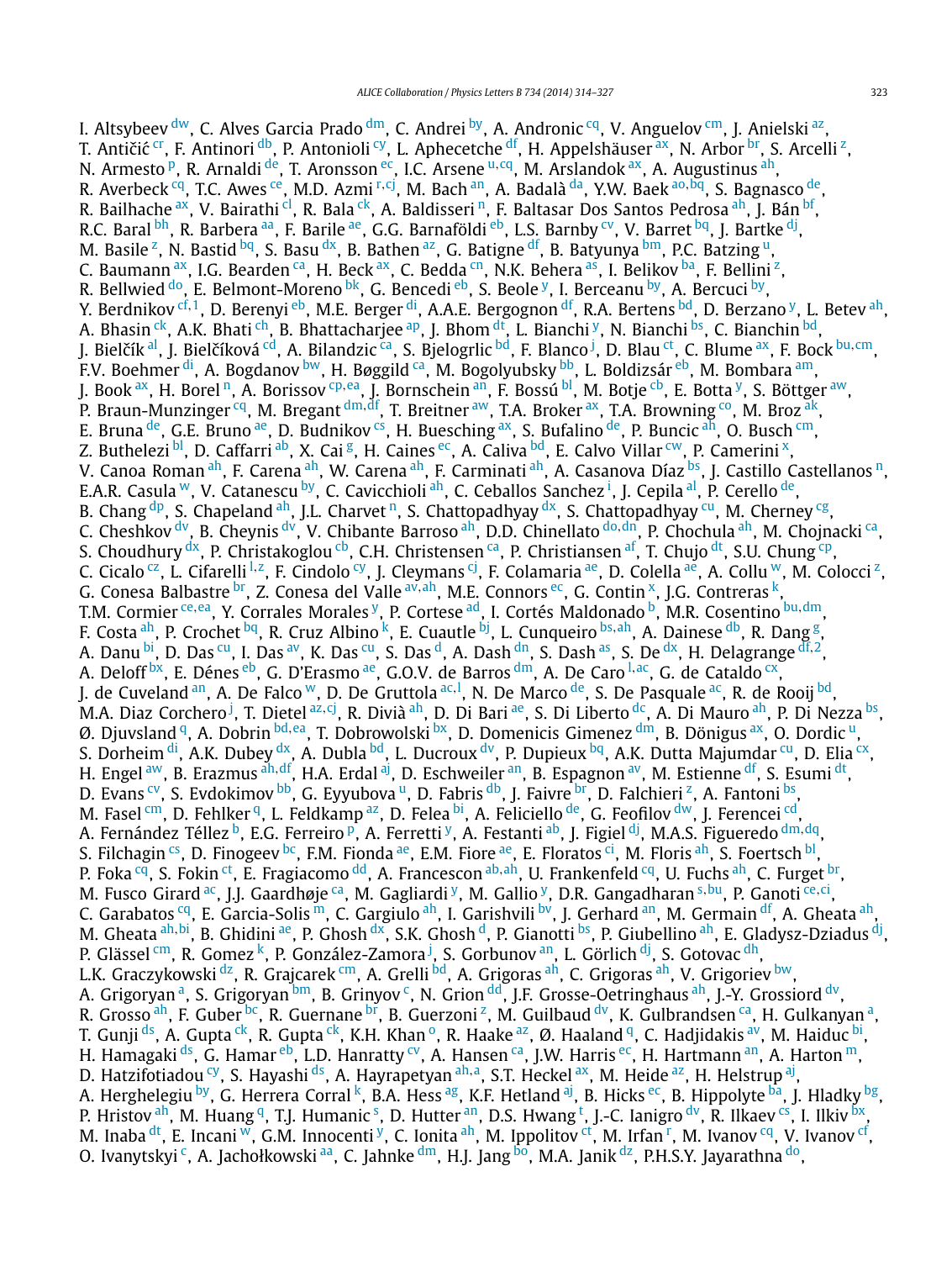S. Jena [as](#page-12-0), [do,](#page-13-0) R.T. Jimenez Bustamante [bj,](#page-12-0) P.G. Jones CV, H. Jung [ao,](#page-12-0) A. Jusko CV, S. Kalcher [an,](#page-12-0) P. Kalinak [bf](#page-12-0), A. Kalweit <sup>ah</sup>, J. Kamin <sup>ax</sup>, J.H. Kang <sup>ed</sup>, V. Kaplin [bw,](#page-12-0) S. Kar [dx,](#page-13-0) A. Karasu Uysal [bp](#page-12-0), O. Karavichev [bc,](#page-12-0) T. Karavicheva <sup>bc</sup>, E. Karpechev <sup>bc</sup>, U. Kebschull <sup>[aw](#page-12-0)</sup>, R. Keidel <sup>ee</sup>, B. Ketzer <sup>[ai](#page-12-0),di</sup>, M.M. Khan <sup>[r](#page-11-0),[3](#page-13-0)</sup>, P. Khan <sup>cu</sup>, S.A. Khan <sup>[dx](#page-13-0)</sup>, A. Khanzadeev <sup>cf</sup>, Y. Kharlov <sup>bb</sup>, B. Kileng <sup>[aj](#page-12-0)</sup>, B. Kim <sup>ed</sup>, D.W. Kim <sup>[bo](#page-12-0),ao</sup>, D.J. Kim <sup>dp</sup>, J.S. Kim <sup>ao</sup>, M. Kim <sup>ao</sup>, M. Kim <sup>ed</sup>, S. Kim <sup>[t](#page-11-0)</sup>, T. Kim <sup>ed</sup>, S. Kirsch <sup>an</sup>, I. Kisel <sup>an</sup>, S. Kiselev <sup>be</sup>, A. Kisiel <sup>[dz](#page-13-0)</sup>, G. Kiss <sup>eb</sup>, J.L. Klay <sup>[f](#page-11-0)</sup>, J. Klein <sup>cm</sup>, C. Klein-Bösing <sup>az</sup>, A. Kluge <sup>ah</sup>, M.L. Knichel <sup>[cq](#page-12-0)</sup>, A.G. Knospe <sup>dk</sup>, C. Kobdaj <sup>[dg](#page-13-0), [ah](#page-12-0)</sup>, M.K. Köhler <sup>cq</sup>, T. Kollegger <sup>an</sup>, A. Kolojvari <sup>dw</sup>, V. Kondratiev <sup>dw</sup>, N. Kondratyeva <sup>bw</sup>, A. Konevskikh <sup>bc</sup>, V. Kovalenko <sup>dw</sup>, M. Kowalski <sup>[dj](#page-13-0)</sup>, S. Kox <sup>br</sup>, G. Koyithatta Meethaleveedu <sup>as</sup>, J. Kral <sup>dp</sup>, I. Králik <sup>[bf](#page-12-0)</sup>, F. Kramer <sup>[ax](#page-12-0)</sup>, A. Kravčáková <sup>am</sup>, M. Krelina <sup>al</sup>, M. Kretz <sup>an</sup>, M. Krivda <sup>[cv](#page-12-0), bf</sup>, F. Krizek <sup>[cd](#page-12-0), aq</sup>, M. Krus <sup>al</sup>, E. Kryshen <sup>[cf](#page-12-0),ah</sup>, M. Krzewicki <sup>cq</sup>, V. Kučera <sup>cd</sup>, Y. Kucheriaev <sup>ct</sup>, T. Kugathasan <sup>ah</sup>, C. Kuhn <sup>ba</sup>, P.G. Kuijer <sup>cb</sup>, I. Kulakov <sup>ax</sup>, J. Kumar <sup>as</sup>, P. Kurashvili <sup>bx</sup>, A. Kurepin <sup>[bc](#page-12-0)</sup>, A.B. Kurepin <sup>bc</sup>, A. Kuryakin <sup>cs</sup>, S. Kushpil <sup>cd</sup>, V. Kushpil <sup>cd</sup>, M.J. Kweon <sup>[cm](#page-12-0),[au](#page-12-0)</sup>, Y. Kwon <sup>ed</sup>, P. Ladron de Guevara <sup>bj</sup>, C. Lagana Fernandes <sup>dm</sup>, I. Lakomov <sup>av</sup>, R. Langoy <sup>dy</sup>, C. Lara <sup>[aw](#page-12-0)</sup>, A. Lardeux [df,](#page-12-0) A. Lattuca <sup>[y](#page-11-0)</sup>, S.L. La Pointe [bd](#page-12-0), [de,](#page-12-0) P. La Rocca [aa,](#page-11-0) R. Lea [x,](#page-11-0) G.R. Lee Cv, I. Legrand [ah,](#page-12-0) J. Lehnert [ax,](#page-12-0) R.C. Lemmon  $cc$ , M. Lenhardt  $cq$ , V. Lenti Cx, E. Leogrande [bd,](#page-12-0) M. Leoncino [y,](#page-11-0) I. León Monzón [dl,](#page-13-0) P. Lévai [eb,](#page-13-0) S. Li [bq](#page-12-0)*,*[g,](#page-11-0) J. Lien [dy](#page-13-0)*,*[q,](#page-11-0) R. Lietava [cv,](#page-12-0) S. Lindal [u](#page-11-0), V. Lindenstruth [an,](#page-12-0) C. Lippmann <[s](#page-11-0)up>c[q](#page-11-0)</sup>, M.A. Lisa <sup>s</sup>, H.M. Ljunggren <sup>af</sup>, D.F. Lodato <sup>bd</sup>, P.I. Loenne <sup>q</sup>, V.R. Loggins <sup>ea</sup>, V. Loginov <sup>[bw](#page-12-0)</sup>, D. Lohner <sup>cm</sup>, C. Lo[i](#page-11-0)zides <sup>bu</sup>, X. Lopez <sup>bq</sup>, E. López Torres <sup>i</sup>, X.-G. Lu <sup>cm</sup>, P. Luettig <sup>[ax](#page-12-0)</sup>, M. Lunardon <sup>ab</sup>, J. Luo <sup>g</sup>, G. Luparello <sup>bd</sup>, C. Luzzi <sup>[ah](#page-12-0)</sup>, A.M. Gago <sup>cw</sup>, P.M. Jacobs <sup>bu</sup>, R. Ma <sup>ec</sup>, A. Maevskaya <sup>bc</sup>, M. Mager <sup>ah</sup>, D.P. Mahapatra [bh,](#page-12-0) A. Maire [cm](#page-12-0)*,*[ba,](#page-12-0) M. Malaev [cf,](#page-12-0) I. Maldonado Cervantes [bj,](#page-12-0) L. Malinina [bm](#page-12-0)*,*[4,](#page-13-0) D. Mal'Kevich <sup>be</sup>, P. Malzacher <sup>cq</sup>, A. Mamonov <sup>[cs](#page-12-0)</sup>, L. Manceau <sup>de</sup>, V. Manko <sup>ct</sup>, F. Manso <sup>bq</sup>, V. Manzari <sup>[cx](#page-12-0), ah</sup>, M. Marchisone <sup>[bq](#page-12-0),y</sup>, J. Mareš <sup>bg</sup>, G.V. Margagliotti<sup>x</sup>, A. Margotti <sup>cy</sup>, A. Marín <sup>cq</sup>, C. Markert <sup>[ah](#page-12-0),dk</sup>, M. Marquard [ax,](#page-12-0) I. Martashvili [dr,](#page-13-0) N.A. Martin [cq,](#page-12-0) P. Martinengo [ah,](#page-12-0) M.I. Martínez [b,](#page-11-0) G. Martínez García [df,](#page-12-0) J. Martin Blanco [df,](#page-12-0) Y. Martynov<sup>c</sup>, A. Mas df, S. Masciocchi <sup>cq</sup>, M. Masera <sup>y</sup>, A. Masoni <sup>cz</sup>, L. Massacrier df, A. Mastroserio <sup>ae</sup>, A. M[at](#page-12-0)yja <sup>dj</sup>, C. Mayer <sup>dj</sup>, J. Mazer <sup>dr</sup>, R. Mazumder <sup>at</sup>, M.A. Mazzoni <sup>dc</sup>, F. Meddi <sup>[v](#page-11-0)</sup>, A. Menchaca-Rocha [bk,](#page-12-0) J. Mercado Pérez [cm,](#page-12-0) M. Meres [ak,](#page-12-0) Y. Miake [dt,](#page-13-0) K. Mikhaylov [be](#page-12-0)*,*[bm,](#page-12-0) L. Milano [ah,](#page-12-0) J. Milosevic <s[u](#page-11-0)p>u, 5</sup>, A. Mischke [bd,](#page-12-0) A.N. Mishra [at](#page-12-0), D. Miskowiec <sup>cq</sup>, C.M. Mitu [bi,](#page-12-0) J. Mlynarz <sup>ea</sup>, B. Mohanty [dx](#page-13-0), [bz,](#page-12-0) L. Molnar <sup>ba</sup>, L. Montaño Zetina <sup>k</sup>, E. Montes <sup>[j](#page-11-0)</sup>, M. Morando <sup>ab</sup>, D.A. Moreira De Godoy <sup>dm</sup>, S. Moretto <sup>ab</sup>, A. Morreale [dp](#page-13-0)*,*[df,](#page-12-0) A. Morsch [ah,](#page-12-0) V. Muccifora [bs,](#page-12-0) E. Mudnic [dh](#page-13-0), S. Muhuri [dx,](#page-13-0) M. Mukherjee [dx,](#page-13-0) H. Müller [ah,](#page-12-0) M.G. Munhoz [dm,](#page-13-0) S. Murray [cj](#page-12-0),[bl,](#page-12-0) L. Musa <sup>ah</sup>, J. Musinsky <sup>bf</sup>, B.K. Nandi <sup>as</sup>, R. Nania <sup>cy</sup>, E. Nappi <sup>cx</sup>, C. Nattrass <sup>dr</sup>, T.K. Nayak <sup>dx</sup>, S. Nazarenko Cs, A. Nedosekin <sup>be</sup>, M. Nicassio <sup>cq</sup>, M. Niculescu <sup>[ah](#page-12-0), bi</sup>, B.S. Nie[l](#page-11-0)sen <sup>ca</sup>, S. Nikolaev <sup>ct</sup>, S. Nikulin <sup>ct</sup>, V. Nikulin <sup>cf</sup>, B.S. Nilsen <sup>cg</sup>, F. Noferini <sup>l, cy</sup>, P. Nomokonov [bm,](#page-12-0) G. Nooren [bd,](#page-12-0) A. Nyanin [ct,](#page-12-0) A. Nyatha [as,](#page-12-0) J. Nystrand [q,](#page-11-0) H. Oeschler [cm](#page-12-0)*,*[ay,](#page-12-0) S. Oh [ec,](#page-13-0) S.K. Oh [bn](#page-12-0)*,*[ao](#page-12-0)*,*[6,](#page-13-0) A. Okatan <sup>bp</sup>, L. Olah <sup>eb</sup>, J. Oleniacz <sup>dz</sup>, A.C. Oliveira Da Silva <sup>dm</sup>, J. Onderwaater <sup>cq</sup>, C. Oppedisano <sup>de</sup>, A. Ortiz Velasquez [af,](#page-12-0) A. Oskarsson af, J. Otwinowski <sup>[cq](#page-12-0)</sup>, K. Oyama <sup>cm</sup>, Y. Pachmayer <sup>cm</sup>, M. Pachr [al,](#page-12-0) P. Pagano [ac,](#page-11-0) G. Paic<sup>' bj</sup>, F. Painke [an,](#page-12-0) C. Pajares <sup>p</sup>, S.K. Pal <sup>dx</sup>, A. Palmeri <sup>da</sup>, D. Pant <sup>[as](#page-12-0)</sup>, V. Papikyan <sup>a</sup>, G.S. Pappalardo <sup>da</sup>, W.J. Park <sup>cq</sup>, A. Passfeld <sup>az</sup>, D.I. Patalakha [bb,](#page-12-0) V. Paticchio Cx, B. Paul <sup>cu</sup>, T. Pawlak [dz,](#page-13-0) T. Peitzmann <sup>[bd](#page-12-0)</sup>, H. Pereira Da Costa<sup>n</sup>, E. Pereira De Oliveira Filho [dm,](#page-13-0) D. Peresunko <sup>ct</sup>, C.E. Pérez Lara <sup>cb</sup>, W. Peryt <sup>[dz](#page-13-0), 2</sup>, A. P[e](#page-11-0)sci <sup>cy</sup>, Y. Pestov <sup>e</sup>, V. Petráček [al,](#page-12-0) M. Petran [al](#page-12-0), M. Petris [by,](#page-12-0) M. Petrovici by, C. Petta [aa](#page-11-0), S. Piano [dd,](#page-12-0) M. Pikna [ak](#page-12-0), P. Pillot [df,](#page-12-0) O. Pinazza [ah](#page-12-0)*,*[cy,](#page-12-0) L. Pinsky [do,](#page-13-0) D.B. Piyarathna [do,](#page-13-0) M. Planinic [cr](#page-12-0)*,*[du,](#page-13-0) M. Płoskoń<sup>bu</sup>, J. Pluta <sup>dz</sup>, S. Pochybova <sup>eb</sup>, P.L.M. Podesta-Lerma <sup>dl</sup>, M.G. Poghosyan <sup>[ah](#page-12-0), cg</sup>, E.H.O. Pohjoisaho <sup>aq</sup>, B. Polichtchouk [bb,](#page-12-0) N. Poljak <sup>[cr](#page-12-0),du</sup>, A. Pop [by](#page-12-0), S. Porteboeuf-Houssais [bq,](#page-12-0) J. Porter [bu,](#page-12-0) V. Pospisil<sup>al</sup>, B. Potukuchi <sup>ck</sup>, S.K. Prasad <sup>[ea](#page-13-0),d</sup>, R. Preghenella <sup>[cy](#page-12-0),[l](#page-11-0)</sup>, F. Prino <sup>de</sup>, C.A. Pruneau <sup>ea</sup>, I. Pshenichnov <sup>bc</sup>, G. Puddu <sup>w</sup>, P. Pujahari <sup>[ea](#page-13-0),as</sup>, V. Punin <sup>cs</sup>, J. Putschke <sup>ea</sup>, H. Qvigstad <sup>u</sup>, A. Rachevski <sup>dd</sup>, S. Raha <sup>d</sup>, J. Rak <sup>dp</sup>, A. Rakotozafindrabe <sup>n</sup>, L. Ramello <sup>ad</sup>, R. Raniwala <sup>[cl](#page-12-0)</sup>, S. Raniwala <sup>cl</sup>, S.S. Räsänen <sup>aq</sup>, B.T. Rascanu <sup>ax</sup>, D. Rathee <sup>[ch](#page-12-0)</sup>, A.W. Rauf <sup>o</sup>, V. Razazi <sup>w</sup>, K.F. Read <sup>dr</sup>, J.S. Real <sup>br</sup>, K. Redlich <sup>[bx](#page-12-0), 7</sup>, R.J. Reed <sup>ec</sup>, A. Rehman <sup>q</sup>, P. Reichelt <sup>[ax](#page-12-0)</sup>, M. Reicher <sup>bd</sup>, F. Reidt <sup>ah</sup>, R. Renfordt <sup>ax</sup>, A.R. Reolon <sup>bs</sup>, A. Reshetin <sup>bc</sup>, F. Rettig [an,](#page-12-0) J.-P. Revol [ah,](#page-12-0) K. Reygers [cm,](#page-12-0) V. Riabov [cf,](#page-12-0) R.A. Ricci [bt,](#page-12-0) T. Richert [af,](#page-12-0) M. Richter [u](#page-11-0), P. Riedler ah, W. Riegler <sup>ah</sup>, F. Riggi <sup>aa</sup>, A. Rivetti <sup>de</sup>, E. Rocco <sup>[bd](#page-12-0)</sup>, M. Rodríguez Cahuantzi <sup>b</sup>, A. Rodriguez Manso <sup>cb</sup>, K. Røed <sup>u</sup>, E. Rogochaya <sup>[bm](#page-12-0)</sup>, S. Rohni <sup>[ck](#page-12-0)</sup>, D. Rohr [an,](#page-12-0) D. Röhrich <sup>q</sup>, R. Romita <sup>d[q,](#page-11-0)cc</sup>, F. Ronchetti <sup>bs</sup>, L. Ronflette <sup>df</sup>, P. Rosnet <sup>bq</sup>, S. Rossegger <sup>ah</sup>, A. Rossi <sup>ah</sup>, A. Roy <sup>at</sup>, C. Roy <sup>ba</sup>, P. Roy <sup>cu</sup>, A.J. Rubio Montero <sup>[j](#page-11-0)</sup>, R. Rui<sup>x</sup>, R. Russo<sup>y</sup>, E. Ryabinkin<sup>ct</sup>, Y. Ryabov<sup>cf</sup>, A. Rybicki<sup>dj</sup>, S. Sadovsky <sup>bb</sup>, K. Šafařík<sup>ah</sup>, B. Sahlmuller<sup>ax</sup>, R. Sahoo <su[p](#page-11-0)>at</[s](#page-11-0)up>, P.K. Sahu <sup>bh</sup>, J. Saini <sup>dx</sup>, C.A. Salgado <sup>p</sup>, J. Salzwedel <sup>s</sup>, S. Sambyal <sup>ck</sup>, V. Samsonov <sup>cf</sup>,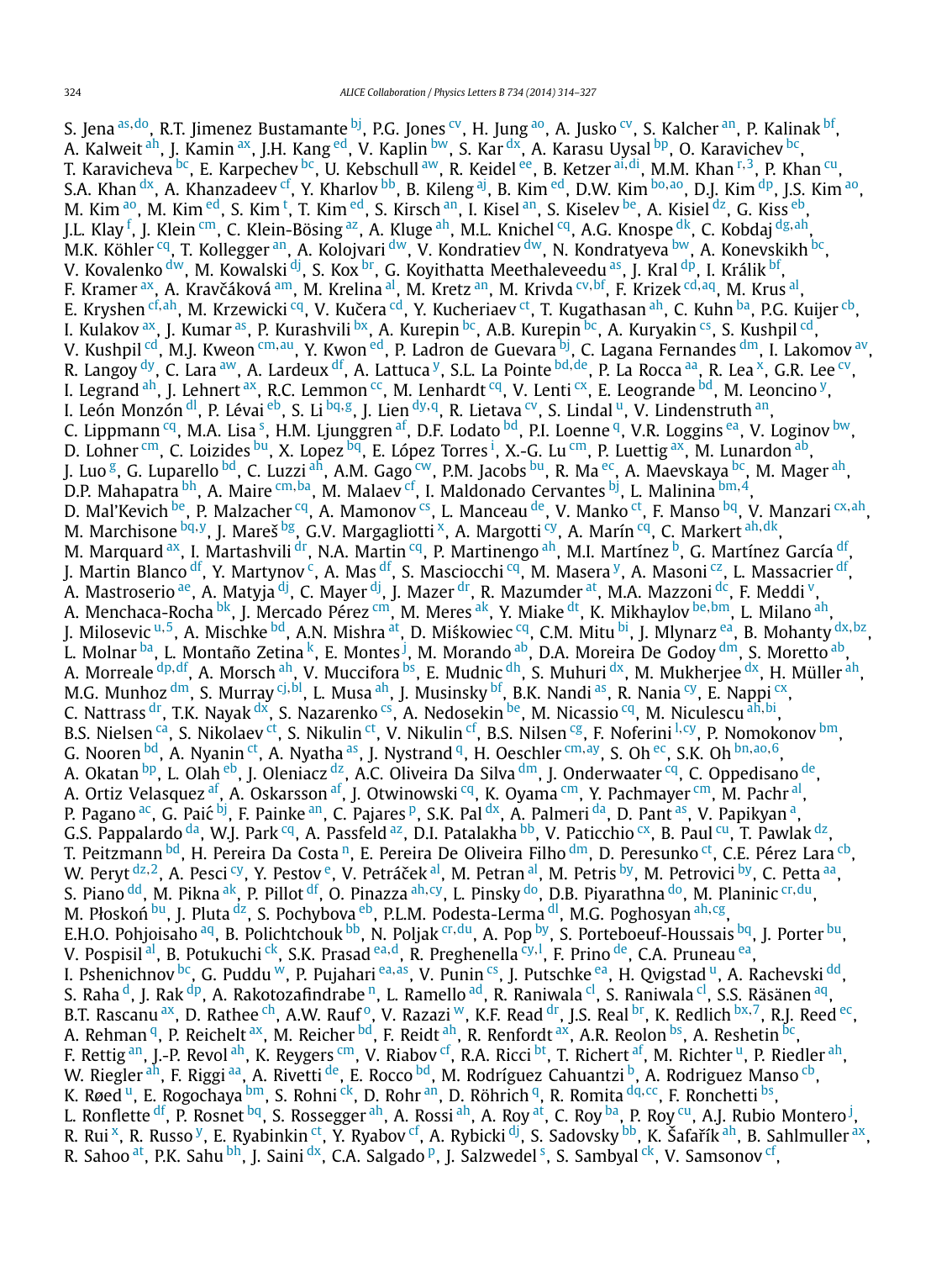<span id="page-11-0"></span>X. Sanchez Castro <sup>[ba](#page-12-0), bj</sup>, F.J. Sánchez Rodríguez <sup>dl</sup>, L. Šándor <sup>bf</sup>, A. Sandoval <sup>bk</sup>, M. Sano <sup>dt</sup>, G. Santagati <sup>aa</sup>, D. Sarkar <sup>[dx](#page-13-0)</sup>, E. Scapparone <sup>cy</sup>, F. Scarlassara <sup>ab</sup>, R.P. Scharenberg <sup>co</sup>, C. Schiaua <sup>[by](#page-12-0)</sup>, R. Schicker <sup>cm</sup>, C. Schmidt <sup>cq</sup>, H.R. Schmidt <sup>ag</sup>, S. Schuchmann <sup>ax</sup>, J. Schukraft <sup>ah</sup>, M. Schulc <sup>al</sup>, T. Schuster <sup>ec</sup>, Y. Schutz <sup>[ah,](#page-12-0) df</sup>, K. Schwarz <sup>cq</sup>, K. Schweda <sup>cq</sup>, G. Scioli <sup>z</sup>, E. Scomparin <sup>de</sup>, P.A. Scott <sup>cv</sup>, R. Scott <sup>dr</sup>, G. Segato <sup>ab</sup>, J.E. Seger <sup>[cg](#page-12-0)</sup>, I. Selyuzhenkov <sup>cq</sup>, J. Seo <sup>cp</sup>, E. Serradilla <sup>j,bk</sup>, A. Sevcenco <sup>bi</sup>, A. Shabetai <sup>df</sup>, G. Shabratova <sup>bm</sup>, R. Shahoyan <sup>ah</sup>, A. Shangaraev <sup>bb</sup>, N. Sharma <sup>[dr](#page-13-0),bh</sup>, S. Sharma <sup>ck</sup>, K. Shigaki <sup>ar</sup>, K. Shtejer <sup>y</sup>, Y. Sibiriak <sup>ct</sup>, S. Siddhanta <sup>cz</sup>, T. Siemiarczuk <sup>bx</sup>, D. Silvermyr <sup>ce</sup>, C. Silvestre <sup>br</sup>, G. Simatovic <sup>du</sup>, R. Singaraju <sup>[dx](#page-13-0)</sup>, R. Singh <sup>ck</sup>, S. Singha <sup>[bz](#page-12-0),dx</sup>, V. Singhal <sup>dx</sup>, B.C. Sinha <sup>dx</sup>, T. Sinha <sup>cu</sup>, B. Sitar <sup>ak</sup>, M. Sitta <sup>ad</sup>, T.B. Skaali <sup>u</sup>, K. Skjerdal <sup>q</sup>, R. Smakal <sup>al</sup>, N. Smirnov <sup>ec</sup>, R.J.M. Snellings <sup>bd</sup>, C. Søgaard <sup>af</sup>, R. Soltz <sup>bv</sup>, J. Song <sup>cp</sup>, M. Song <sup>ed</sup>, F. Soramel ab, S. Sorensen [dr,](#page-13-0) M. Spacek [al,](#page-12-0) I. Sputowska [dj,](#page-13-0) M. Spyropoulou-Stassinaki [ci,](#page-12-0) B.K. Srivastava [co,](#page-12-0) J. Stachel <sup>cm</sup>, I. Stan <sup>bi</sup>, G. Stefanek <sup>bx</sup>, M. Steinpreis <sup>s</sup>, E. Stenlund <sup>af</sup>, G. Steyn <sup>[bl](#page-12-0)</sup>, J.H. Stiller <sup>cm</sup>, D. Stocco <sup>[df](#page-12-0)</sup>, M. Stolpovskiy <sup>bb</sup>, P. Strmen <sup>ak</sup>, A.A.P. Suaide <sup>dm</sup>, M.A. Subieta Vasquez <sup>y</sup>, T. Sugitate <sup>ar</sup>, C. Suire <sup>av</sup>, M. Suleymanov <sup>o</sup>, R. Sultanov <sup>be</sup>, M. Šumbera <sup>cd</sup>, T. Susa <sup>cr</sup>, T.J.M. Symons <sup>bu</sup>, A. Szanto de Toledo <sup>dm</sup>, I. Szarka <sup>[ak](#page-12-0)</sup>, A. Szczepankiewicz <sup>ah</sup>, M. Szymanski <sup>dz</sup>, J. Takahashi <sup>dn</sup>, M.A. Tangaro <sup>ae</sup>, J.D. Tapia Takaki <sup>[av](#page-12-0),8</sup>, A. Tarantola Peloni <sup>ax</sup>, A. Tarazona Martinez <sup>ah</sup>, A. Tauro <sup>ah</sup>, G. Tejeda Muñoz <sup>b</sup>, A. Telesca <sup>ah</sup>, C. Terrevoli <sup>ae</sup>, A. Ter Minasyan [ct](#page-12-0)*,*[bw,](#page-12-0) J. Thäder [cq,](#page-12-0) D. Thomas [bd,](#page-12-0) R. Tieulent [dv,](#page-13-0) A.R. Timmins [do](#page-13-0), A. Toia [db](#page-12-0)*,*[ax,](#page-12-0) H. Torii [ds,](#page-13-0) V. Trubnikov<sup>c</sup>, W.H. Trzaska [dp,](#page-13-0) T. Tsuji [ds,](#page-13-0) A. Tumkin<sup>cs</sup>, R. Turrisi [db](#page-12-0), T.S. Tveter u, J. Ulery [ax,](#page-12-0) K. Ullaland q, J. Ulrich [aw,](#page-12-0) A. Uras [dv](#page-13-0), G.L. Usai w, M. Vajzer [cd,](#page-12-0) M. Vala [bf](#page-12-0)*,*[bm,](#page-12-0) L. Valencia Palomo [bq](#page-12-0)*,*[av,](#page-12-0) S. Vallero <sup>y</sup>*,*[cm,](#page-12-0) P. Vande Vyvre <sup>ah</sup>, L. Vannucci <sup>[bt](#page-12-0)</sup>, J.W. Van Hoorne <sup>ah</sup>, M. van Leeuwen <sup>bd</sup>, A. Vargas <sup>b</sup>, R. Varma <sup>as</sup>, M. Vasileiou <sup>[ci](#page-12-0)</sup>, A. Vasiliev <sup>[ct](#page-12-0)</sup>, V. Vechernin <sup>dw</sup>, M. Veldhoen <sup>bd</sup>, M. Venaruzzo <sup>x</sup>, E. Vercellin <sup>y</sup>, S. Vergara Limón <sup>b</sup>, R. Vernet <sup>h</sup>, M. Verweij <sup>ea</sup>, L. Vickovic <sup>[dh](#page-13-0)</sup>, G. Viesti <sup>ab</sup>, J. Viinikainen <sup>dp</sup>, Z. Vilakazi <sup>bl</sup>, O. Villalobos Baillie <sup>cv</sup>, A. Vinogradov <sup>ct</sup>, L. Vinogradov <sup>dw</sup>, Y. Vinogradov <sup>cs</sup>, T. Virgili <sup>ac</sup>, Y.P. Viyogi <sup>dx</sup>, A. Vodopyanov [bm,](#page-12-0) M.A. Völkl [cm,](#page-12-0) K. Voloshin [be,](#page-12-0) S.A. Voloshin [ea,](#page-13-0) G. Volpe [ah,](#page-12-0) B. von Haller ah, I. Vorobyev <sup>dw</sup>, D. Vranic <sup>[cq](#page-12-0),ah</sup>, J. Vrláková <sup>am</sup>, B. Vulpescu <sup>bq</sup>, A. Vyushin <sup>cs</sup>, B. Wagner <sup>q</sup>, J. Wagner <sup>cq</sup>, V. Wagner <sup>al</sup>, M. Wang <sup>g,df</sup>, Y. Wang <sup>cm</sup>, D. Watanabe <sup>dt</sup>, M. Weber <sup>do</sup>, J.P. Wessels <sup>az</sup>, U. Westerhoff <sup>az</sup>, J. Wiechula <sup>ag</sup>, J. Wikne <sup>u</sup>, M. Wilde <sup>az</sup>, G. Wilk <sup>bx</sup>, J. Wilkinson <sup>[cm](#page-12-0)</sup>, M.C.S. Williams <sup>cy</sup>, B. Windelband <sup>cm</sup>, M. Winn <sup>cm</sup>, C. Xiang <sup>g</sup>, C.G. Yaldo <sup>ea</sup>, Y. Yamaguchi <sup>ds</sup>, H. Yang <sup>n,bd</sup>, P. Yang <sup>g</sup>, S. Yang <sup>q</sup>, S. Yano <sup>ar</sup>, S. Yasnopolskiy <sup>[ct](#page-12-0)</sup>, J. Yi <sup>cp</sup>, Z. Yin <sup>g</sup>, I.-K. Yoo <sup>cp</sup>, I. Yushmanov <sup>ct</sup>, V. Zaccolo <sup>ca</sup>, C. Zach <sup>al</sup>, A. Zaman <sup>o</sup>, C. Zampolli <sup>cy</sup>, S. Zaporozhets <sup>bm</sup>, A. Zarochentsev <sup>dw</sup>, P. Závada <sup>bg</sup>, N. Zaviyalov <sup>cs</sup>, H. Zbroszczyk <sup>dz</sup>, I.S. Zgura [bi,](#page-12-0) M. Zhalov [cf,](#page-12-0) F. Zhang g, H. Zhang g, X. Zhang [bq](#page-12-0),g,[bu,](#page-12-0) Y. Zhang g, C. Zhao u, D. Zhou g, F. Zhou g, Y. Zhou <sup>bd</sup>, H. Zhu <sup>g</sup>, J. Zhu <sup>g</sup>, J. Zhu <sup>g</sup>, X. Zhu g, A. Zichichi <sup>1, z</sup>, A. Zimmermann [cm,](#page-12-0) M.B. Zimmermann <sup>[ah](#page-12-0), az</sup>, G. Zinovjev<sup>c</sup>, Y. Zoccarato [dv](#page-13-0), M. Zynovyev<sup>c</sup>, M. Zyzak [ax](#page-12-0)

- <sup>a</sup> *A.I. Alikhanyan National Science Laboratory (Yerevan Physics Institute) Foundation, Yerevan, Armenia*
- <sup>b</sup> *Benemérita Universidad Autónoma de Puebla, Puebla, Mexico*
- <sup>c</sup> *Bogolyubov Institute for Theoretical Physics, Kiev, Ukraine*
- <sup>d</sup> Bose Institute, Department of Physics and Centre for Astroparticle Physics and Space Science (CAPSS), Kolkata, India
- <sup>e</sup> *Budker Institute for Nuclear Physics, Novosibirsk, Russia*
- <sup>f</sup> *California Polytechnic State University, San Luis Obispo, CA, United States*
- <sup>g</sup> *Central China Normal University, Wuhan, China*
- <sup>h</sup> *Centre de Calcul de l'IN2P3, Villeurbanne, France*
- <sup>i</sup> *Centro de Aplicaciones Tecnológicas y Desarrollo Nuclear (CEADEN), Havana, Cuba*
- <sup>j</sup> *Centro de Investigaciones Energéticas Medioambientales y Tecnológicas (CIEMAT), Madrid, Spain*
- <sup>k</sup> *Centro de Investigación y de Estudios Avanzados (CINVESTAV), Mexico City and Mérida, Mexico*
- <sup>l</sup> *Centro Fermi – Museo Storico della Fisica e Centro Studi e Ricerche "Enrico Fermi", Rome, Italy*
- <sup>m</sup> *Chicago State University, Chicago, USA*
- <sup>n</sup> *Commissariat à l'Energie Atomique, IRFU, Saclay, France* <sup>o</sup> *COMSATS Institute of Information Technology (CIIT), Islamabad, Pakistan*
- P Departamento de Física de Partículas and IGFAE, Universidad de Santiago de Compostela, Santiago de Compostela, Spain
- <sup>q</sup> *Department of Physics and Technology, University of Bergen, Bergen, Norway*
- <sup>r</sup> *Department of Physics, Aligarh Muslim University, Aligarh, India*
- <sup>s</sup> *Department of Physics, Ohio State University, Columbus, OH, United States*
- <sup>t</sup> *Department of Physics, Sejong University, Seoul, South Korea*
- <sup>u</sup> *Department of Physics, University of Oslo, Oslo, Norway*
- <sup>v</sup> *Dipartimento di Fisica dell'Università 'La Sapienza' and Sezione INFN Rome*
- <sup>w</sup> *Dipartimento di Fisica dell'Università and Sezione INFN, Cagliari, Italy*
- <sup>x</sup> *Dipartimento di Fisica dell'Università and Sezione INFN, Trieste, Italy*
- <sup>y</sup> *Dipartimento di Fisica dell'Università and Sezione INFN, Turin, Italy*
- <sup>z</sup> *Dipartimento di Fisica e Astronomia dell'Università and Sezione INFN, Bologna, Italy*
- aa *Dipartimento di Fisica e Astronomia dell'Università and Sezione INFN, Catania, Italy* ab *Dipartimento di Fisica e Astronomia dell'Università and Sezione INFN, Padova, Italy*
- 
- ac *Dipartimento di Fisica 'E.R. Caianiello' dell'Università and Gruppo Collegato INFN, Salerno, Italy*

ad Dipartimento di Scienze e Innovazione Tecnologica dell'Università del Piemonte Orientale and Gruppo Collegato INFN, Alessandria, Italy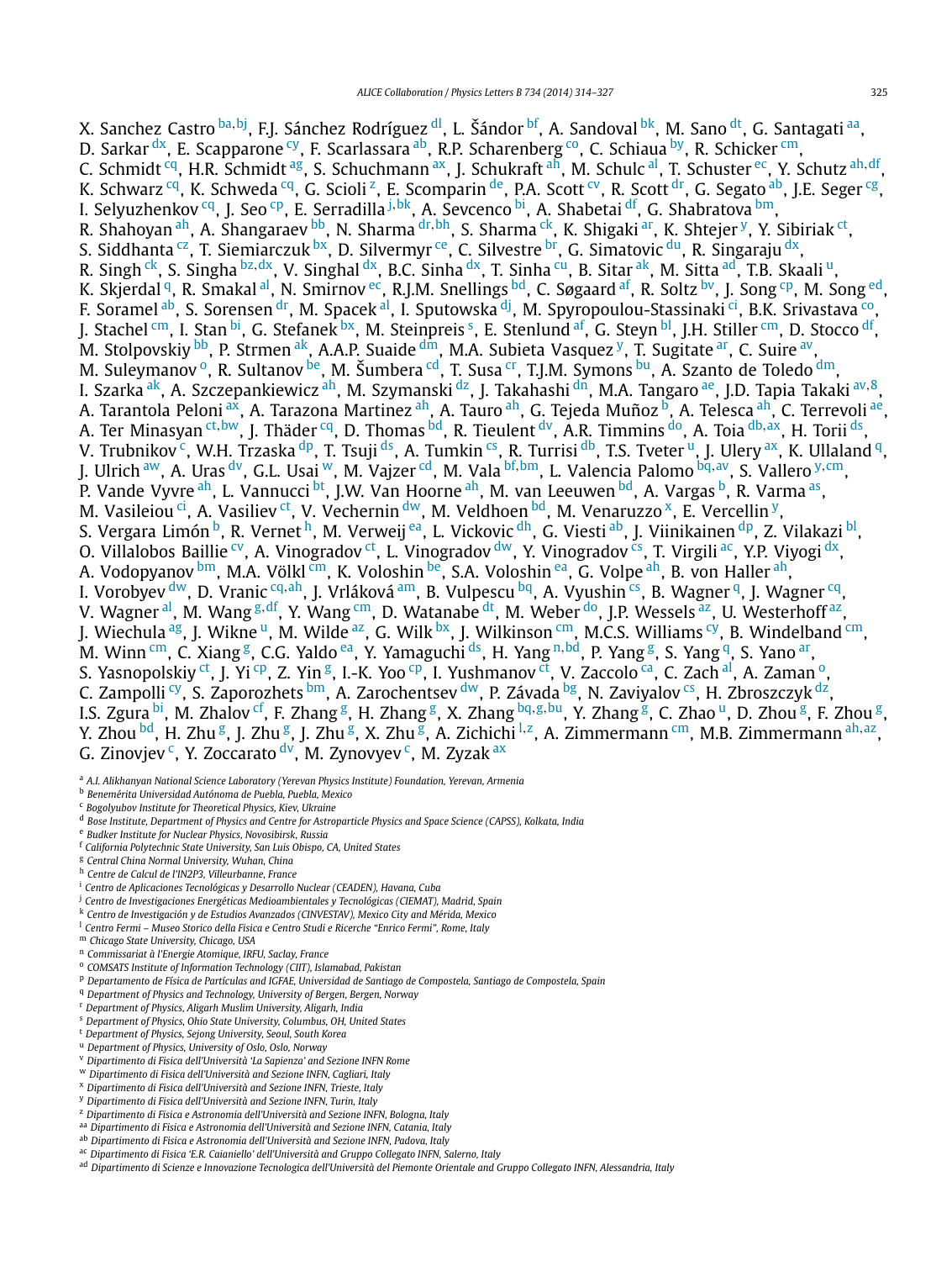- <span id="page-12-0"></span>ae *Dipartimento Interateneo di Fisica 'M. Merlin' and Sezione INFN, Bari, Italy*
- af *Division of Experimental High Energy Physics, University of Lund, Lund, Sweden*
- ag *Eberhard Karls Universität Tübingen, Tübingen, Germany*
- ah *European Organization for Nuclear Research (CERN), Geneva, Switzerland*
- ai *Excellence Cluster Universe, Technische Universität München, Munich, Germany*
- aj *Faculty of Engineering, Bergen University College, Bergen, Norway*
- ak *Faculty of Mathematics, Physics and Informatics, Comenius University, Bratislava, Slovakia*
- al *Faculty of Nuclear Sciences and Physical Engineering, Czech Technical University in Prague, Prague, Czech Republic*
- am *Faculty of Science, P.J. Šafárik University, Košice, Slovakia*
- an *Frankfurt Institute for Advanced Studies, Johann Wolfgang Goethe-Universität Frankfurt, Frankfurt, Germany*
- ao *Gangneung-Wonju National University, Gangneung, South Korea*
- ap *Gauhati University, Department of Physics, Guwahati, India*
- aq *Helsinki Institute of Physics (HIP), Helsinki, Finland*
- ar *Hiroshima University, Hiroshima, Japan*
- as *Indian Institute of Technology Bombay (IIT), Mumbai, India*
- at *Indian Institute of Technology Indore (IITI), Indore, India*
- au *Inha University, College of Natural Sciences, South Korea*
- av *Institut de Physique Nucleaire d'Orsay (IPNO), Universite Paris-Sud, CNRS-IN2P3, Orsay, France*
- aw *Institut für Informatik, Johann Wolfgang Goethe-Universität Frankfurt, Frankfurt, Germany*
- ax *Institut für Kernphysik, Johann Wolfgang Goethe-Universität Frankfurt, Frankfurt, Germany*
- ay *Institut für Kernphysik, Technische Universität Darmstadt, Darmstadt, Germany*
- az *Institut für Kernphysik, Westfälische Wilhelms-Universität Münster, Münster, Germany*
- ba *Institut Pluridisciplinaire Hubert Curien (IPHC), Université de Strasbourg, CNRS-IN2P3, Strasbourg, France*
- bb *Institute for High Energy Physics, Protvino, Russia*
- bc *Institute for Nuclear Research, Academy of Sciences, Moscow, Russia*
- bd *Institute for Subatomic Physics of Utrecht University, Utrecht, Netherlands*
- be *Institute for Theoretical and Experimental Physics, Moscow, Russia*
- bf *Institute of Experimental Physics, Slovak Academy of Sciences, Košice, Slovakia*
- bg *Institute of Physics, Academy of Sciences of the Czech Republic, Prague, Czech Republic*
- bh *Institute of Physics, Bhubaneswar, India*
- bi *Institute of Space Science (ISS), Bucharest, Romania*
- bj *Instituto de Ciencias Nucleares, Universidad Nacional Autónoma de México, Mexico City, Mexico*
- bk *Instituto de Física, Universidad Nacional Autónoma de México, Mexico City, Mexico*
- bl *iThemba LABS, National Research Foundation, Somerset West, South Africa*
- bm *Joint Institute for Nuclear Research (JINR), Dubna, Russia*
- bn *Konkuk University, Seoul, South Korea*
- bo *Korea Institute of Science and Technology Information, Daejeon, South Korea*
- bp *KTO Karatay University, Konya, Turkey*
- bq *Laboratoire de Physique Corpusculaire (LPC), Clermont Université, Université Blaise Pascal, CNRS-IN2P3, Clermont-Ferrand, France*
- br Laboratoire de Physique Subatomique et de Cosmologie (LPSC), Université Joseph Fourier, CNRS-IN2P3, Institut Polytechnique de Grenoble, Grenoble, France
- bs *Laboratori Nazionali di Frascati, INFN, Frascati, Italy*
- bt *Laboratori Nazionali di Legnaro, INFN, Legnaro, Italy*
- bu *Lawrence Berkeley National Laboratory, Berkeley, CA, United States*
- bv *Lawrence Livermore National Laboratory, Livermore, CA, United States*
- bw *Moscow Engineering Physics Institute, Moscow, Russia*
- bx *National Centre for Nuclear Studies, Warsaw, Poland*
- by *National Institute for Physics and Nuclear Engineering, Bucharest, Romania*
- bz *National Institute of Science Education and Research, Bhubaneswar, India*
- ca *Niels Bohr Institute, University of Copenhagen, Copenhagen, Denmark*
- 
- cb *Nikhef, National Institute for Subatomic Physics, Amsterdam, Netherlands*
- cc *Nuclear Physics Group, STFC Daresbury Laboratory, Daresbury, United Kingdom*
- cd *Nuclear Physics Institute, Academy of Sciences of the Czech Republic, Rež ˇ u Prahy, Czech Republic*
- ce *Oak Ridge National Laboratory, Oak Ridge, TN, United States*
- cf *Petersburg Nuclear Physics Institute, Gatchina, Russia*
- cg *Physics Department, Creighton University, Omaha, NE, United States*
- ch *Physics Department, Panjab University, Chandigarh, India*
- ci *Physics Department, University of Athens, Athens, Greece*
- cj *Physics Department, University of Cape Town, Cape Town, South Africa*
- ck *Physics Department, University of Jammu, Jammu, India*
- 
- cm *Physikalisches Institut, Ruprecht-Karls-Universität Heidelberg, Heidelberg, Germany*
- cn *Politecnico di Torino, Turin, Italy*
- co *Purdue University, West Lafayette, IN, United States*
- cp *Pusan National University, Pusan, South Korea*
- cq *Research Division and ExtreMe Matter Institute EMMI, GSI Helmholtzzentrum für Schwerionenforschung, Darmstadt, Germany*
- cr *Rudjer Boškovi´c Institute, Zagreb, Croatia*
- cs *Russian Federal Nuclear Center (VNIIEF), Sarov, Russia*
- ct *Russian Research Centre Kurchatov Institute, Moscow, Russia*
- cu *Saha Institute of Nuclear Physics, Kolkata, India*
- cv *School of Physics and Astronomy, University of Birmingham, Birmingham, United Kingdom*
- cw *Sección Física, Departamento de Ciencias, Pontificia Universidad Católica del Perú, Lima, Peru*
- cx *Sezione INFN, Bari, Italy*
- cy *Sezione INFN, Bologna, Italy*
- cz *Sezione INFN, Cagliari, Italy*
- da *Sezione INFN, Catania, Italy*
- db *Sezione INFN, Padova, Italy*
- dc *Sezione INFN, Rome, Italy*
- dd *Sezione INFN, Trieste, Italy*
- de *Sezione INFN, Turin, Italy*

cl *Physics Department, University of Rajasthan, Jaipur, India*